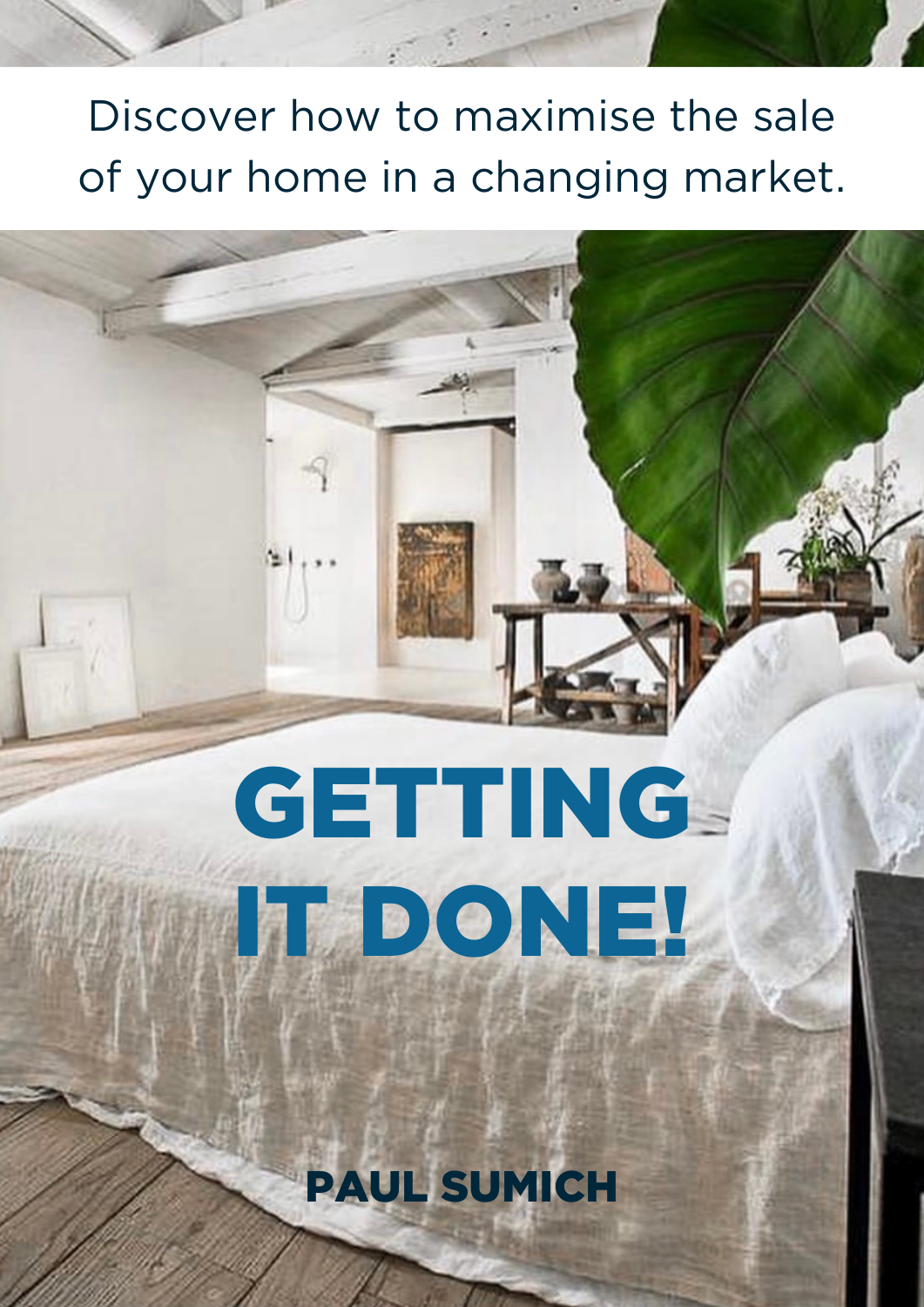# 66 DON'T TALK, JUST ACT. DON'T SAY, JUST SHOW. DON'T PROMISE, JUST PROVE.IĻ,  $\overline{\phantom{a}}$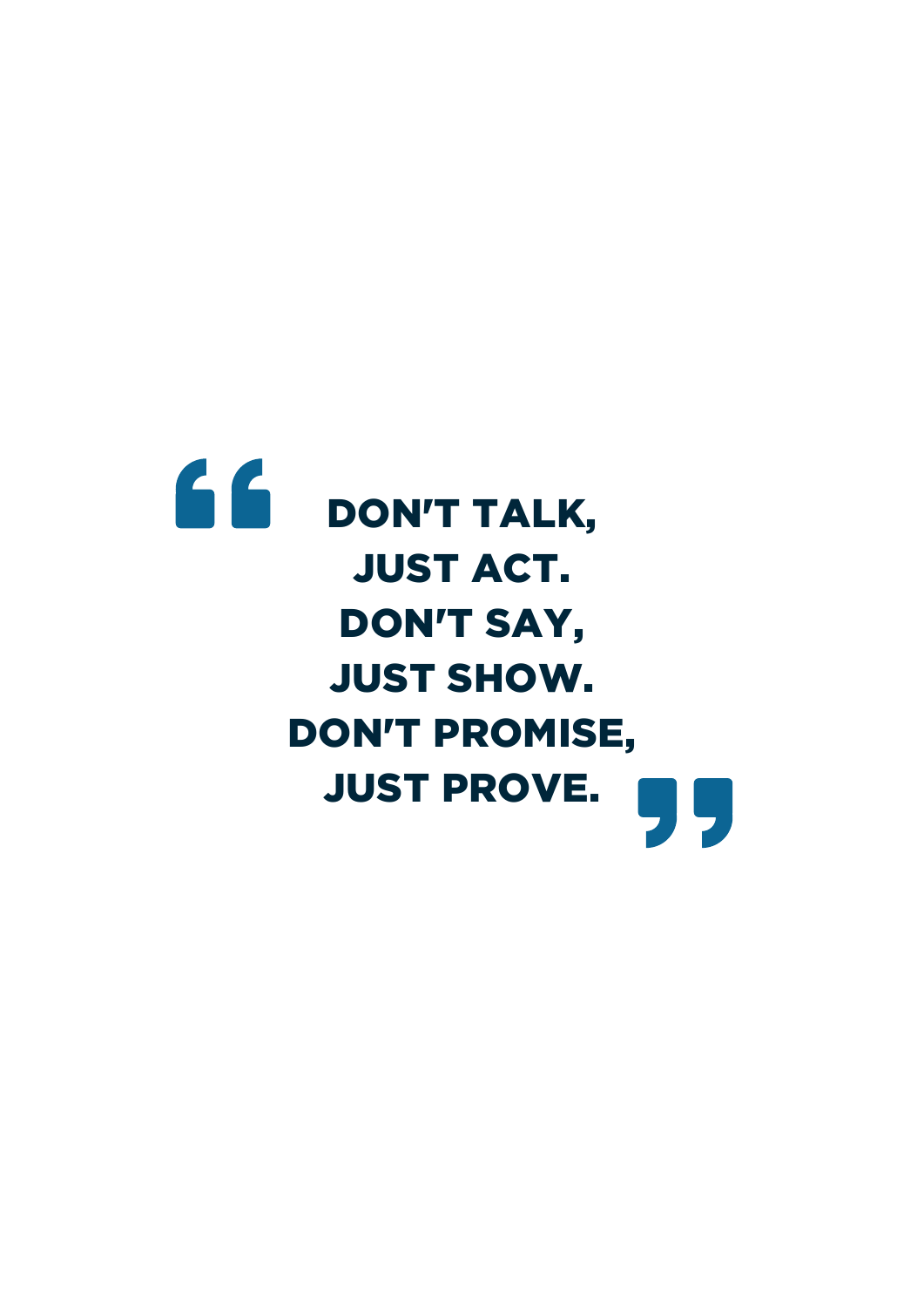## W ELCOME

This book is with compliments from Paul Sumich of Bayleys Whangarei.

# ALTOGE<br>COFFEE AND

Facebook:@paulbsumich Instagram: @paulbsumich LinkedIn: @paulbsumich

paul.sumich@bayleys.co.nz 021 606 460. All rights reserved 2022.

No part of this publication text may be uploaded or posted online without the prior written permission of the author.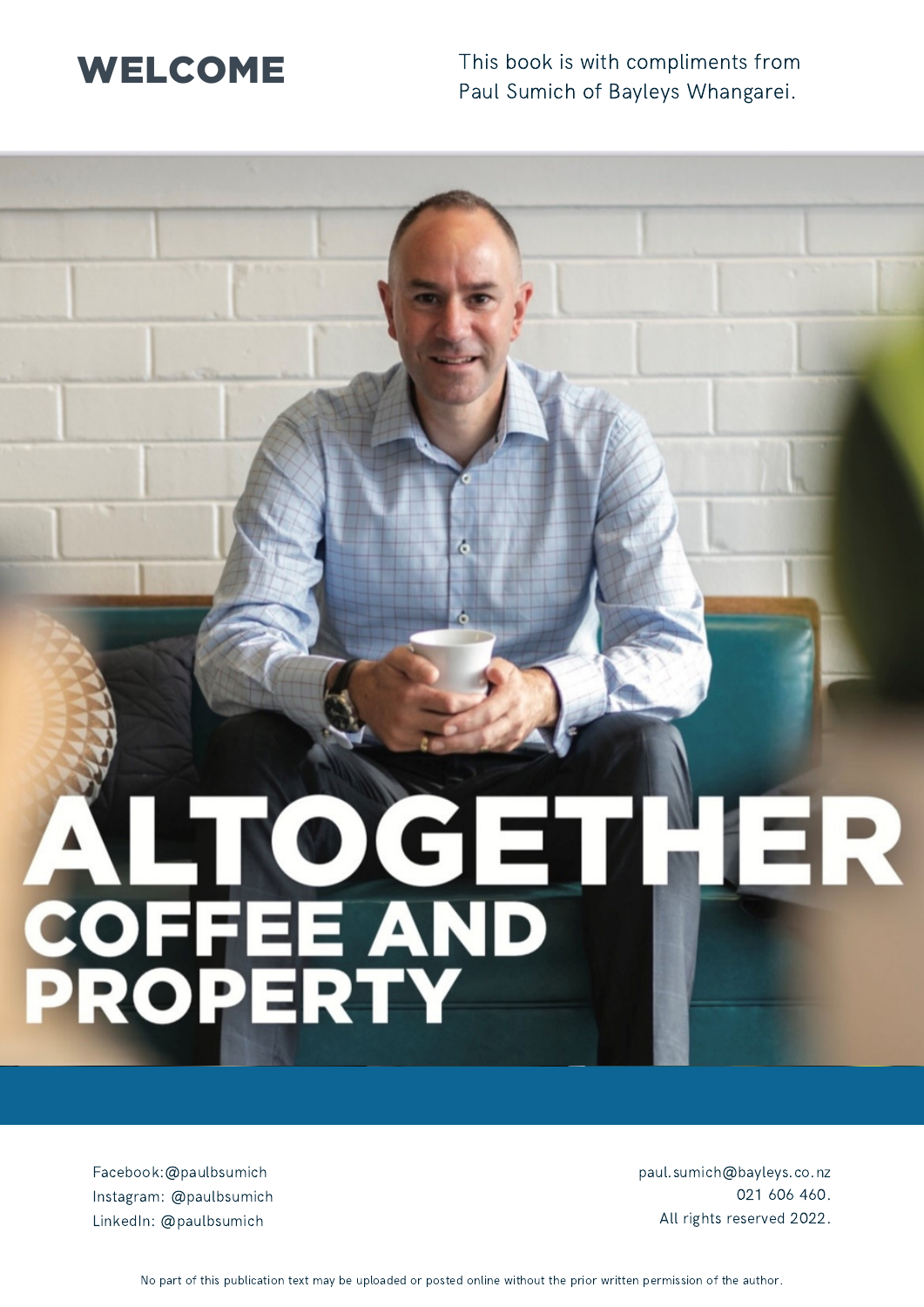# **CONTENTS**

| Section One - What Happens Next?               | 06 |
|------------------------------------------------|----|
| Section Two - How to sell in a changing market | 08 |
| Section Three - Logical vs Emotional           | 08 |
| Section Four - Don't go it alone               | 10 |
| Section Five - Three common goals              | 10 |
| Section Six - No RRP                           | 12 |
| Section Seven - Understanding property cycles  | 14 |
| Section Eight - When is the right time         | 16 |
| Section Nine - The enemy                       | 18 |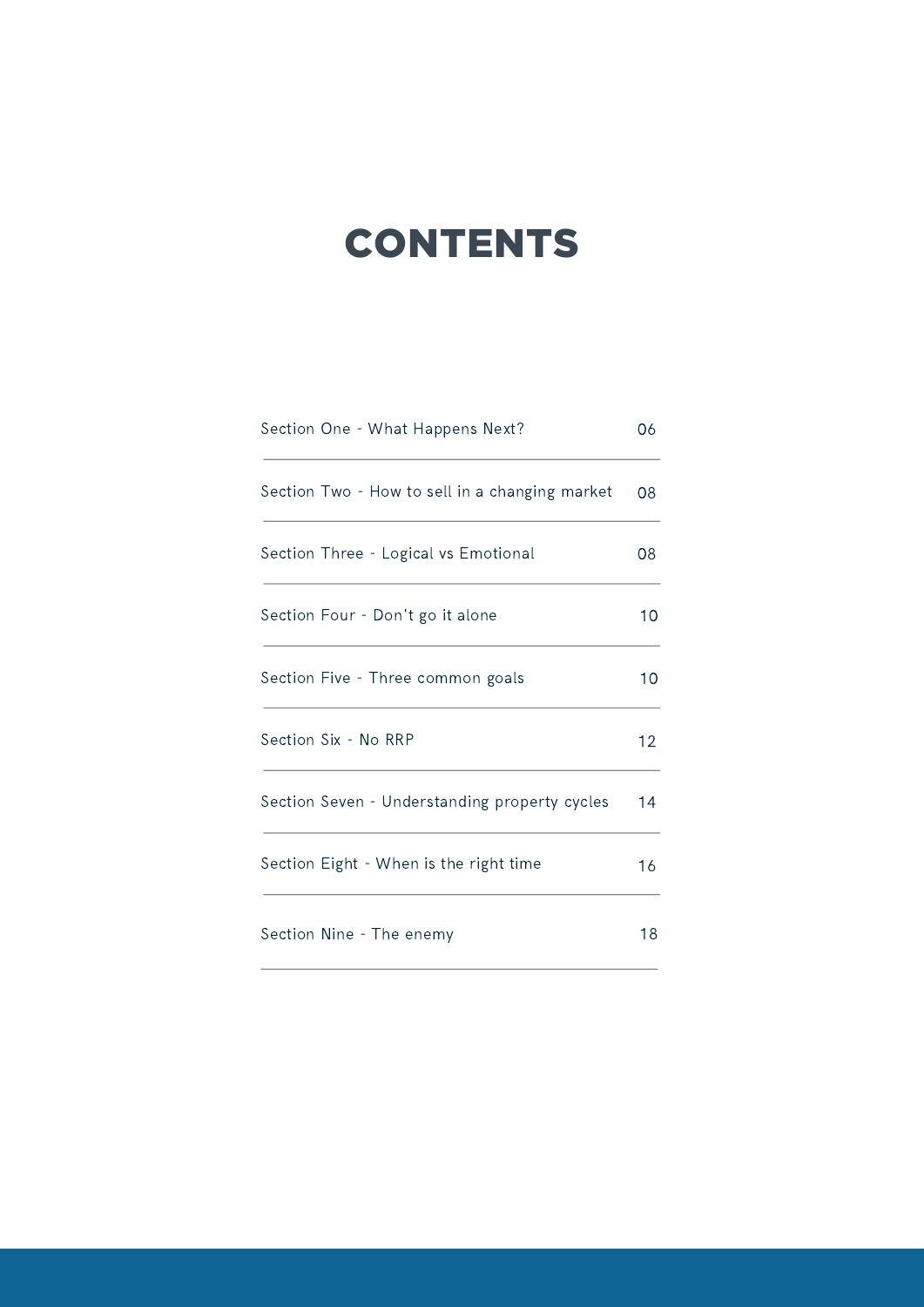# **CONTENTS** CONT...

| Section Ten - Timing                           | 20 |
|------------------------------------------------|----|
| Section Eleven - What does your home look like | 22 |
| Section Twelve - Less is more                  | 22 |
| Section Thirteen - Big Surfaces                | 22 |
| Section Fourteen - Give every room a purpose   | 24 |
| Section Fifteen - What does it smell like      | 24 |
| Section Sixteen - What does it sound like      | 26 |
| Section Seventeen - Resources                  | 26 |
| Section Eighteen - Final Word                  | 28 |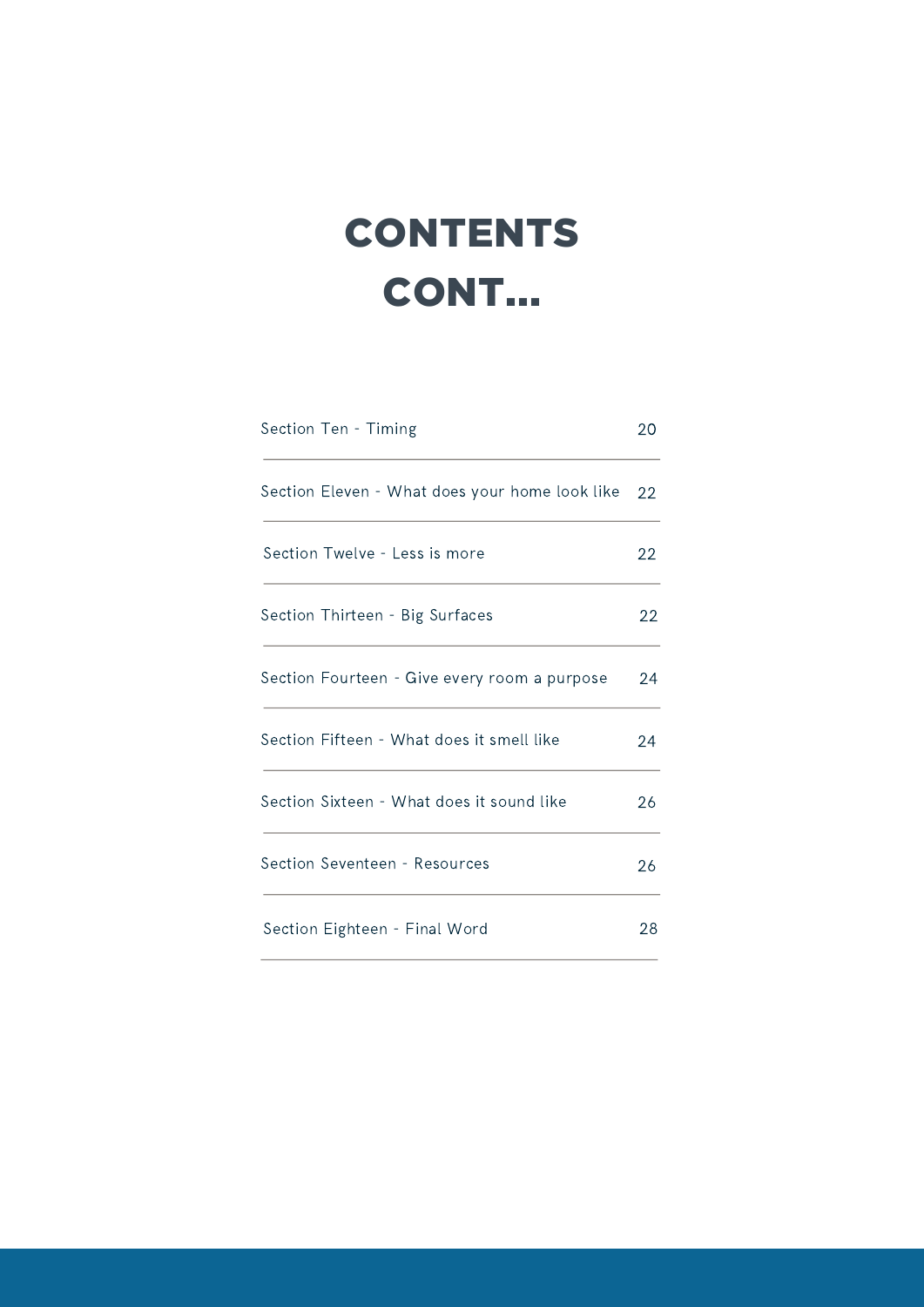# 66 EVERYONE HAS A PLAN, UNTIL YOU GET PUNCHED IN THE FACE.99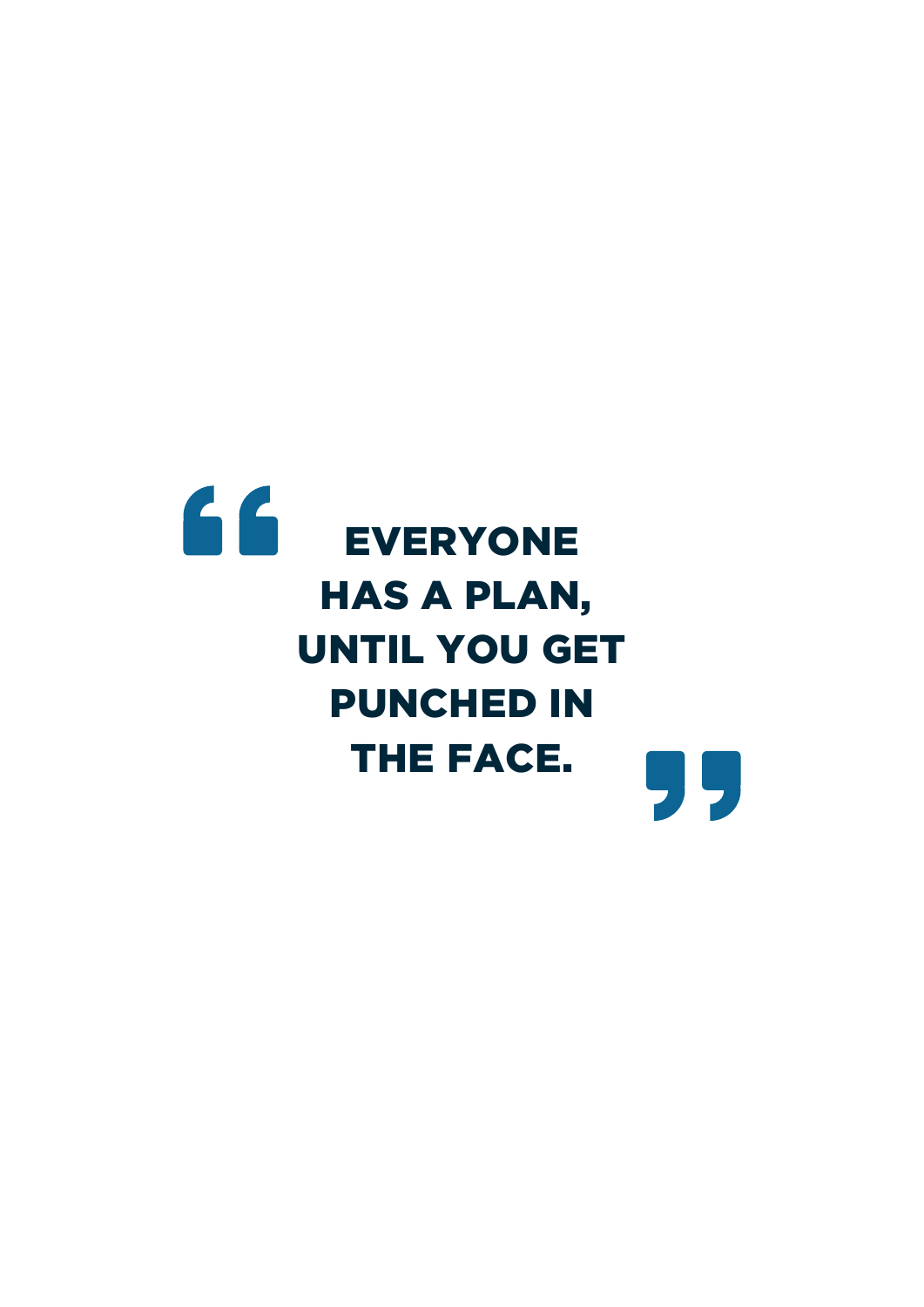# WHAT HAPPENS NEXT?

Over the last 18 months - the Coronavirus situation has punched a lot of us in the face, there is no doubt about that.

Firstly, I'd like to say that I send my love, thoughts, and best wishes for the health of you and your loved ones. We will get through this together.

So, what do you do after you've been punched in the face?

### YOU GET BACK UP.

We are fighters, survivors, we care for people, and we want to always leave a room brighter than we found it.

Whatever the market is doing, none of that changes.

If you are thinking of selling, or need to sell your home, and now you don't know what to do, then this book will help you get clear about how to achieve a result in a changing market.

It will help you think about things you can do to get ready for selling in our 'new normal' - to be a seller that has confidence in achieving a result no matter what the market is doing.

I'd like you to remember that in this current climate, and our 'new normal' more so than ever it is:

Health over wealth. Stay safe. Look after those close to you.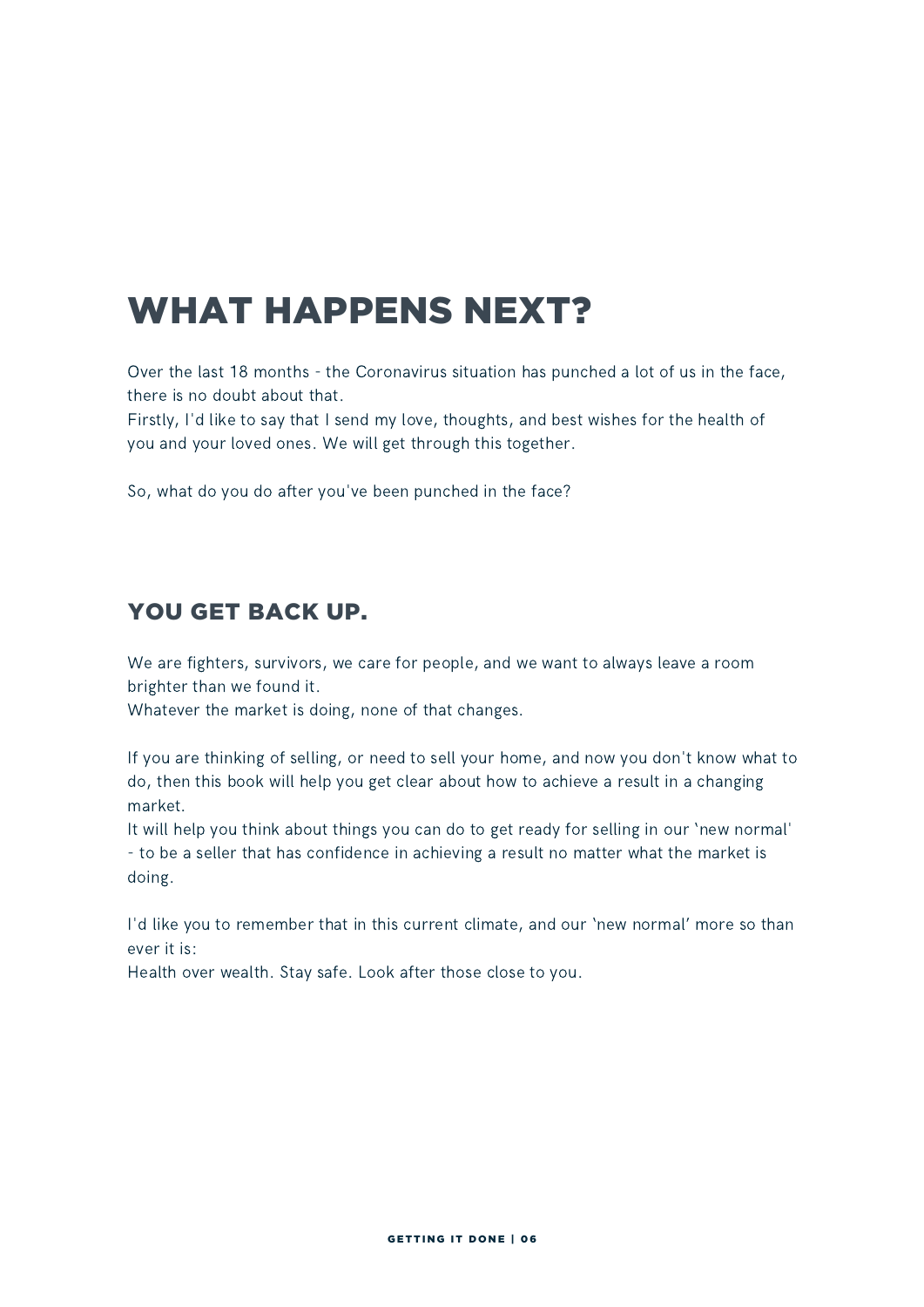# 66 IT'S NOT A QUESTION OF IF THE PRICE OF REAL ESTATE CAN BE INFLUENCED... IT'S A QUESTION OF BY HOW MUCH. $\overline{\phantom{a}}$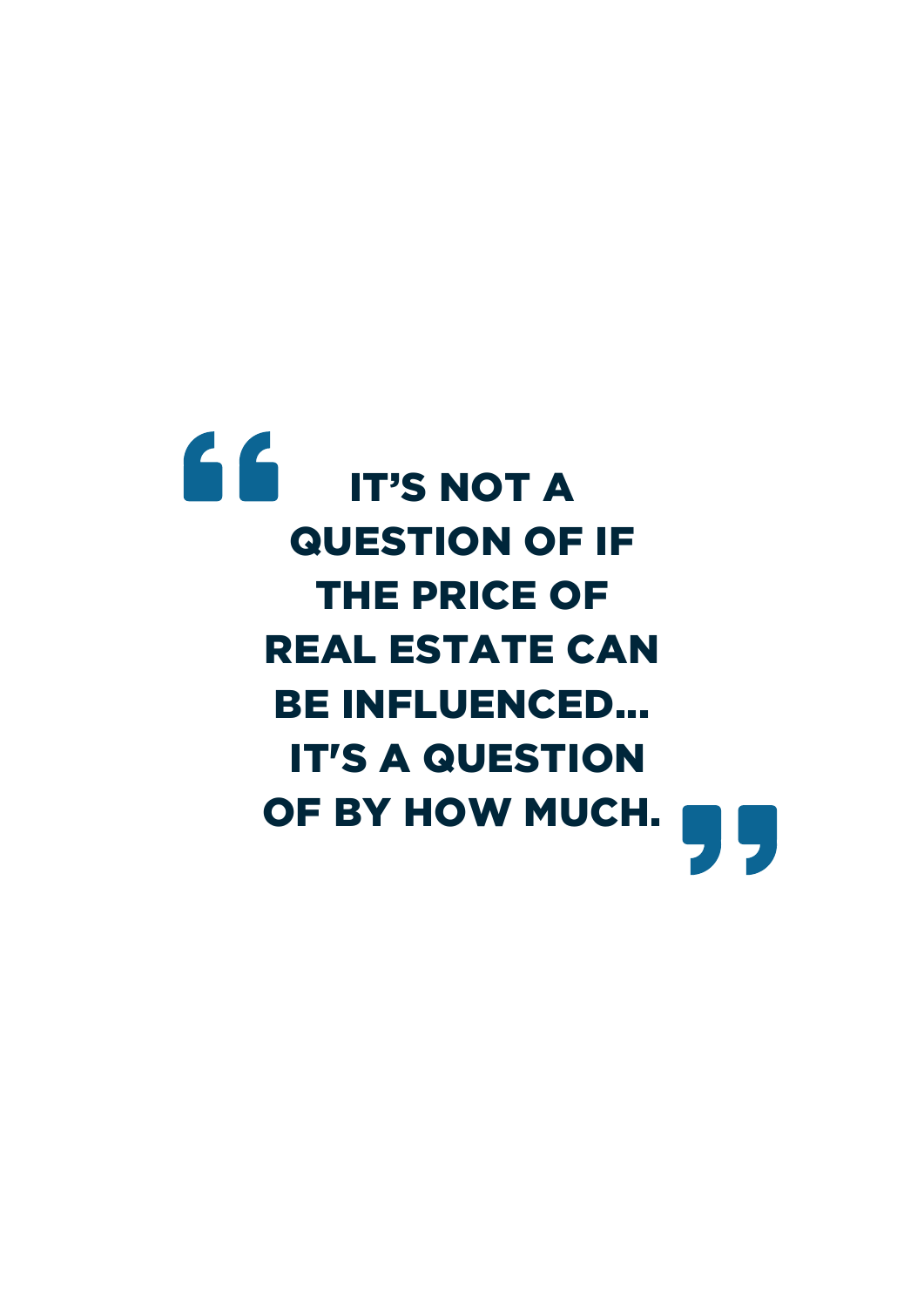### HOW TO SELL IN A CHANGING MARKET.

If you're selling real estate soon, my mission is to pass on my real estate experience, to help you make the best selling decisions, and achieve an outcome that exceeds your expectations.

I'm going to take you through a proven process of what needs to happen to sell above market value regardless of where you are located, what your market is doing, or your reason for selling.

The first, and probably the most important thing to know is that you only get one shot at this. There really is no second chance to get it right the first time.

In a few weeks or months from now, you'll be thinking one of four things when it comes to the sale of your property:

1. You're still on the market and no closer to a sale. It's stressful and frustrating.

2. You'll think it was the worst possible experience of your life. You sold too cheap and the buyer got a bargain at your expense.

3. You'll be indifferent. You got a sale and the price was okay.

4. Or you'll be delighted at the price and the terms your agent secured on your behalf. It was not only a great real estate selling experience, you're confident the maximum price for your home in the current market was achieved.

I'm sure you're looking for number four, so in order to do that, I'm going to explain what needs to happen between now and then to help you get there.

### LOGICAL VS EMOTIONAL

It's common knowledge inside the real estate industry that a property will sell for somewhere between a logical price (the low end) and an emotional price (the high end) Let me explain.

Establishing the likely selling price range for any property is largely based on recent sales evidence of similar properties sold in the area. In other words, it's reasonable to assume a home will most likely sell for a similar price to a similar recent sale. That's the logical conclusion of a current market analysis exercise.

But what about a home that hits the market and immediately creates a 'buzz'? This home might not differ much from other recent sales of similar homes nearby but it has a special WOW factor that has buyers tripping over each other to make an offer. Such a home will usually sell quickly and for a surprisingly good price that defies any logic. That's what we call an emotional price, and any seller, armed with the right advice and information, can achieve the same result.

This makes the initial price range decision very important.

It also changes which selling method and process you're going to go with. Selling above market calls for an experienced agent who knows what to do, including which buyers to target, how long the property should be on the market, and the ideal pricing strategy.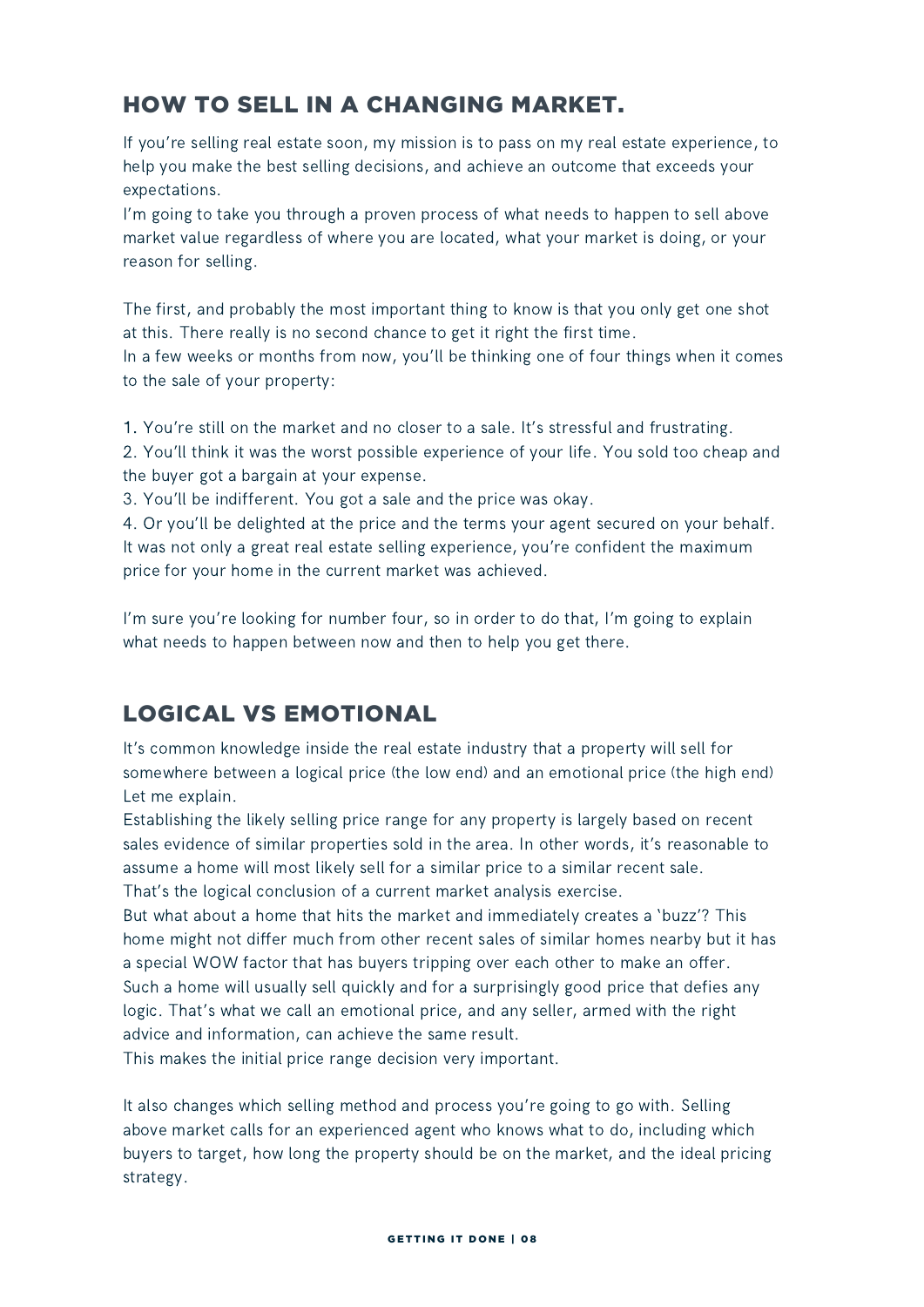# **66** WHEN EQUIPPED WITH THE RIGHT INFORMATION AND ADVICE, EVERY PROPERTY SELLER CAN INFLUENCE THEIR SELLING RESULTS95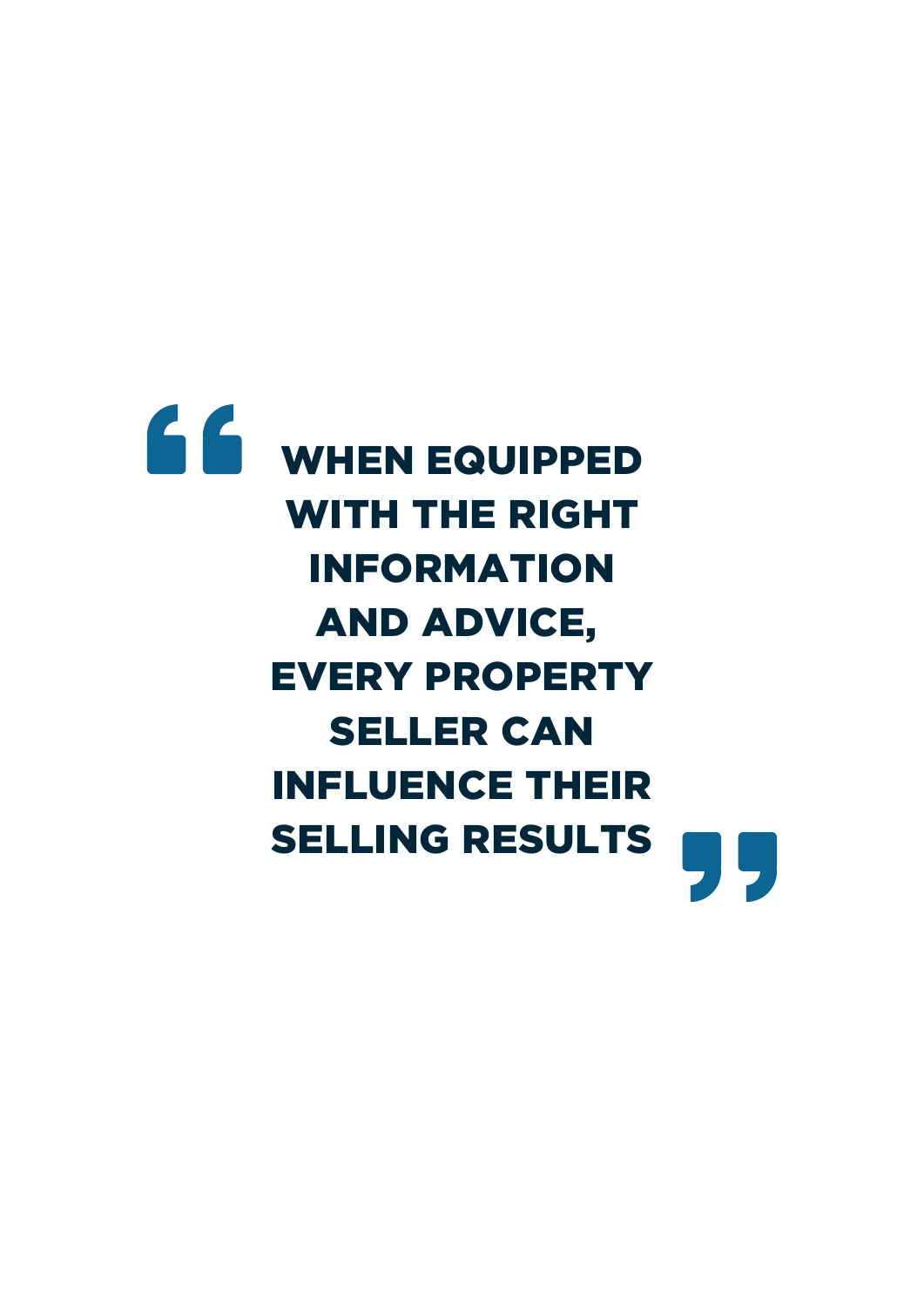### DON'T GO IT ALONE

Can I suggest you team up with your agent as soon as possible to prepare your home for market? Here are four reasons why:

1. Pricing and positioning: Your agent will be able to assess your likely selling range from recent comparable sales in your area and work with you to arrive at the best selling strategy.

2. Resources: Your agent will not only know what needs to happen prior to your campaign commencing, they will usually have access to the best contractors and tradespeople. A good agent will work with you to help you leverage their connections to get you reliable help at competitive prices.

3. Operational Skill: The sale of real estate is a living breathing thing. From the moment your marketing campaign begins through to contract and handling post-sale conditions like finance or a building inspection, you need an experienced operator in your corner, fluent in every aspect of the process and ready to act and advise you when required.

4. Navigating numerous negotiating possibilities: A great agent earns their fee-forservice by helping you through the critically important negotiating process. So many potentially great outcomes are sabotaged at negotiation because of poor decisions and the wrong advice. Will you be negotiating with one buyer or could it be five? An experienced agent will give you a very valuable edge when it comes to negotiating a sale above market.

### THREE COMMON GOALS

The best agents I know all share three common goals when helping their clients.

Goal 1. Decide on the best strategy to help their selling client achieve a sale at the highest possible price on the best possible terms.

Goal 2. Make sure the property is sold in a reasonable time. (more about this in a moment)

Goal 3. Ensure their client "the seller" enjoys the best possible real estate experience.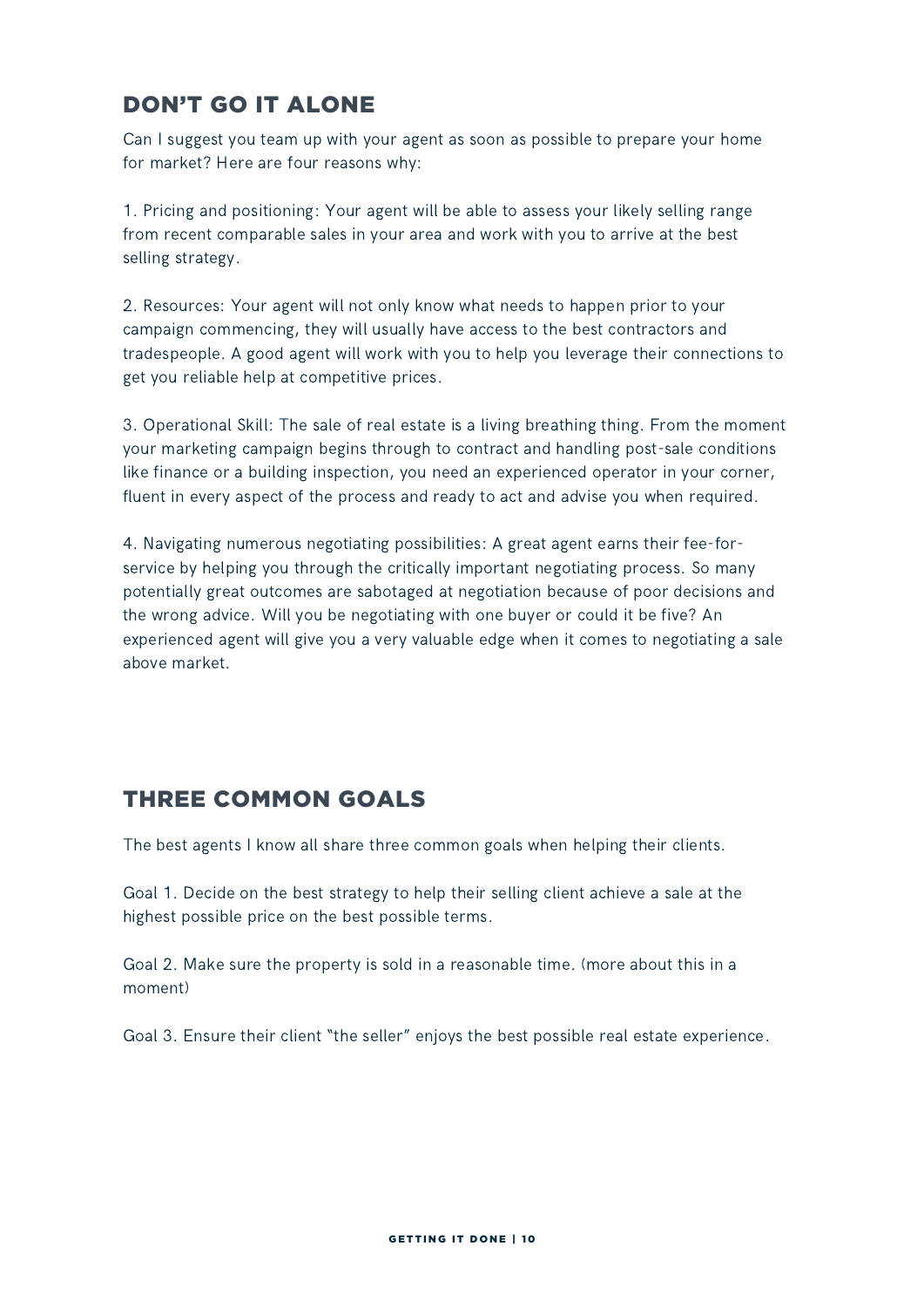$66$  PROPERTY IS ONE OF THOSE RARE THINGS WITH NO RECOMMENDED RETAIL PRICE. I HAVE SEEN VERY SIMILAR HOMES LOCATED SIDE BY SIDE SELL FOR **COMPLETELY** DIFFERENT 95 PRICES.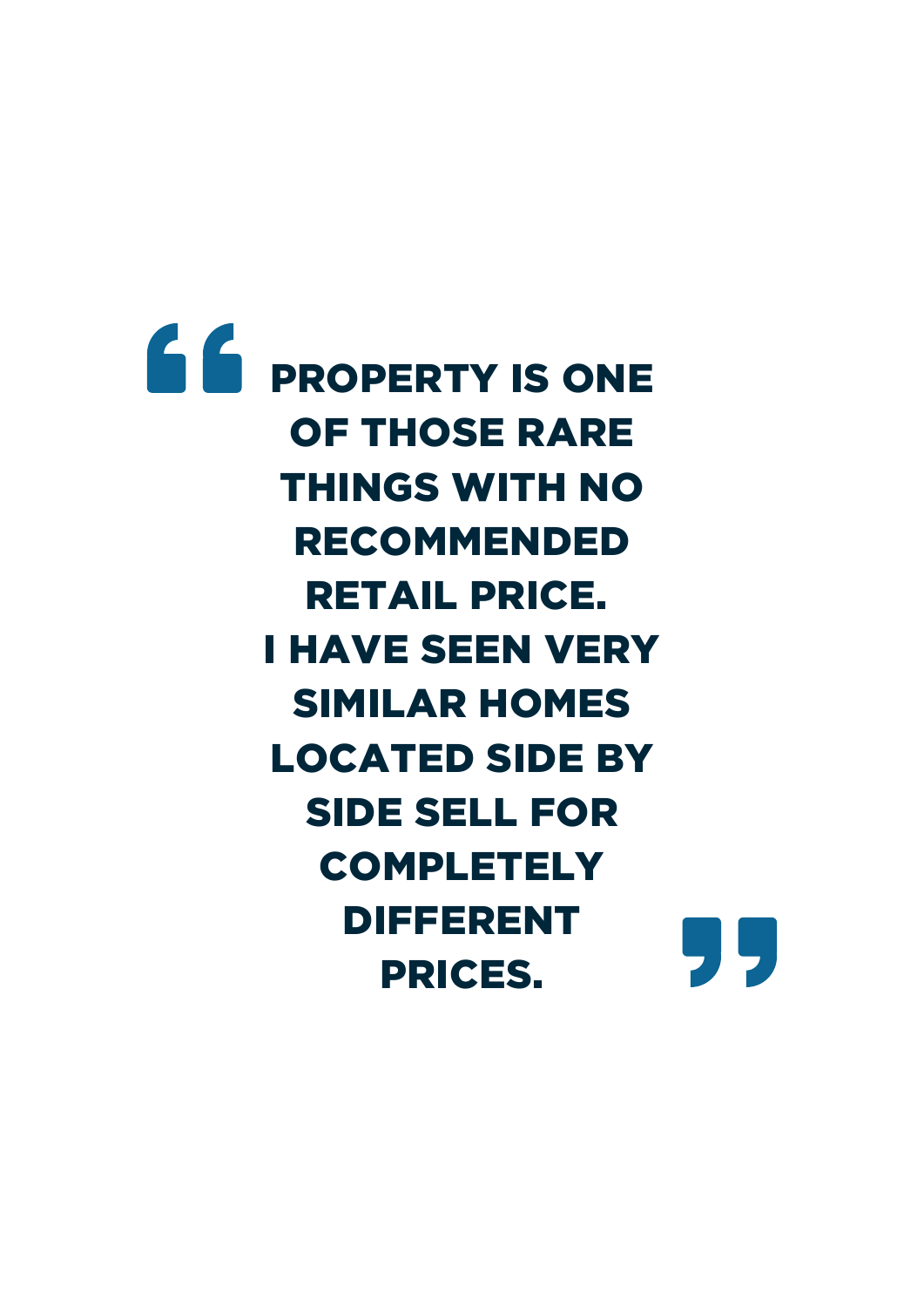### NO RECOMMENDED RETAIL PRICE

Unlike almost anything you can think of, real estate has no specific recommended retail price. That's its special power and means every seller, armed with the right information and support can influence his or her selling price. When you engage real estate buyers with a positive emotional viewing experience, amazing things happen!

Things like awesome buyer feedback and requests for a second or third viewing. Things like multi-buyer interest right out of the gate. And things like a bidding war at an auction that might result in a selling price well above expectations. If you'd like to find out exactly how to go about making your property irresistible to buyers regardless of current market conditions or where you're located, then keep reading, because my mission is to show you exactly how to do it.

I'm going to take you through the tried and true real estate marketing success formulas top agents employ to make sure their selling clients achieve the very best result. These are the strategies that the very best real estate professionals bring to the table. The proven ideas and concepts that set them apart from the rest because they not only care, they know their reputation is only as good as the result they achieved for their last client. I'm in the trust business, and I want to get the very best possible result for you.

We're talking large amounts of money that, in many cases, will have a major impact on the next phase of the owner's life, including what they might buy and where. We're also talking about managing expectations and having the marketing ability to change course quickly if necessary. The marketing of any property is essentially a campaign that needs constant monitoring and guidance. It's never a set-and-forget proposition.

When you're selling real estate, everything matters and everything is important. And don't be confused by the word 'home'.

A home is any place you permanently lay your head and enjoy security and protection from the elements. It's where you retreat after battle and celebrate after victory. It's where you protect your loved ones and get together with friends.

No matter where you live or who you are, your home is your castle, which is why it evokes so much passion and emotion, and why it's almost impossible to value sight unseen.

There is no other investment so essential to our needs, with the potential to increase in value over time like real estate.

Look around. Your car, your clothes and your phone begin losing value the minute your purchase is complete. But not real estate, which is why good property is always in great demand.

Taking the time to work with your agent and follow these proven strategies will help you sell for the best result in your current market.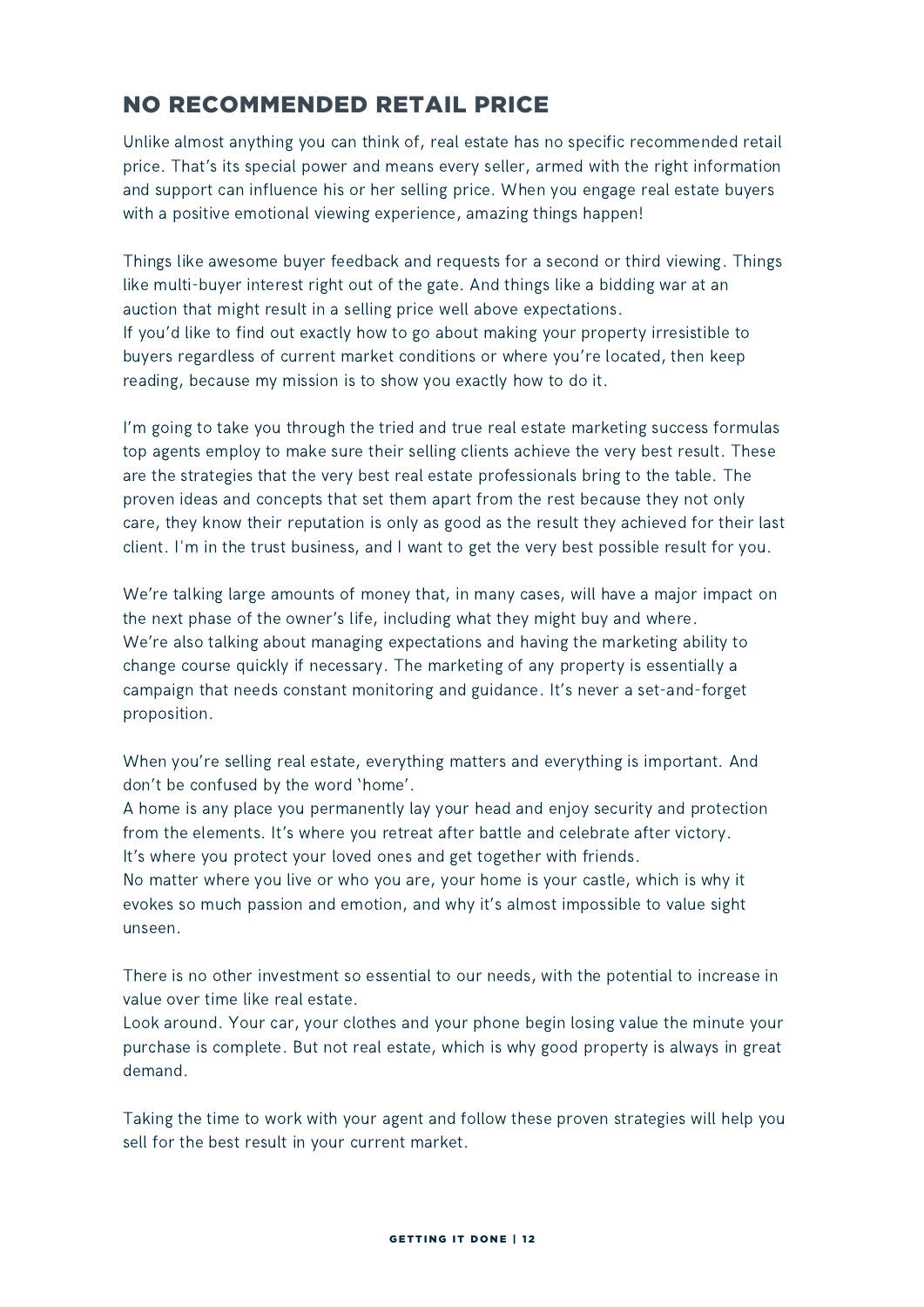# 66 THERE ARE ALWAYS TWO COMPETING FORCES AT PLAY - SUPPLY, AND DEMAND.99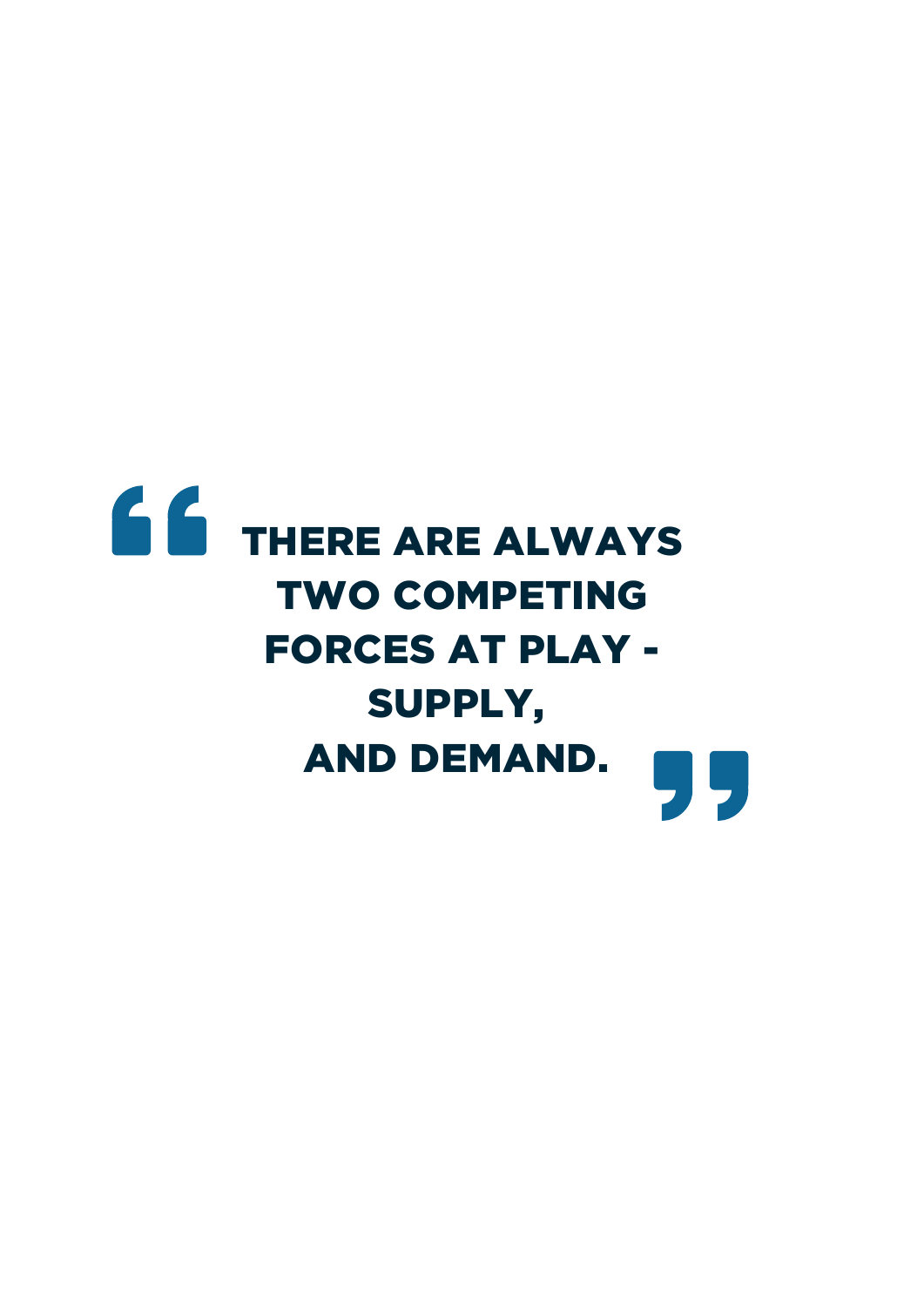### UNDERSTANDING PROPERTY CYCLES

You're most probably familiar with the term 'property cycle', but may not know exactly what it is, what factors influence the cycle and what it means to both buyers and sellers.

Property cycles are controlled by two competing forces. Supply (the number of properties for sale) and demand (the number of people looking / able to buy a property). If demand exceeds supply, property prices will increase. If new supply comes on the market, from developments or property owners and it exceeds demand, prices will drop.

As the population grows, demand also increases for properties – both for renters and home buyers. As people start to buy and rent properties the value of property slowly increases – the simple forces of supply and demand.

At the same time, developers and builders start building new buildings to put on the market, savvy investors and homeowners looking to capitalise on the price rise also list their property

for sale. This leads to an oversupply of dwellings which eventually results in a reduction of home values and rent.

There is no exact science when it comes to predicting when a property cycle is going to turn, however there are some factors that can influence the cycle. It's these factors that economists take into consideration when making forecasts.

What factors can influence a property cycle?

- Willingness of home loan lenders to lend money
- How much money a buyer can borrow and therefore spend
- Broader employment outlook and unemployment rates
- Local infrastructure projects that can impact demand
- The rate of property price growth / decline
- Vacancy rates for investment properties
- Whether there are suitable properties on the market to suit buyer needs
- Interest rates
- The overall state of the economy
- Overall business confidence in the community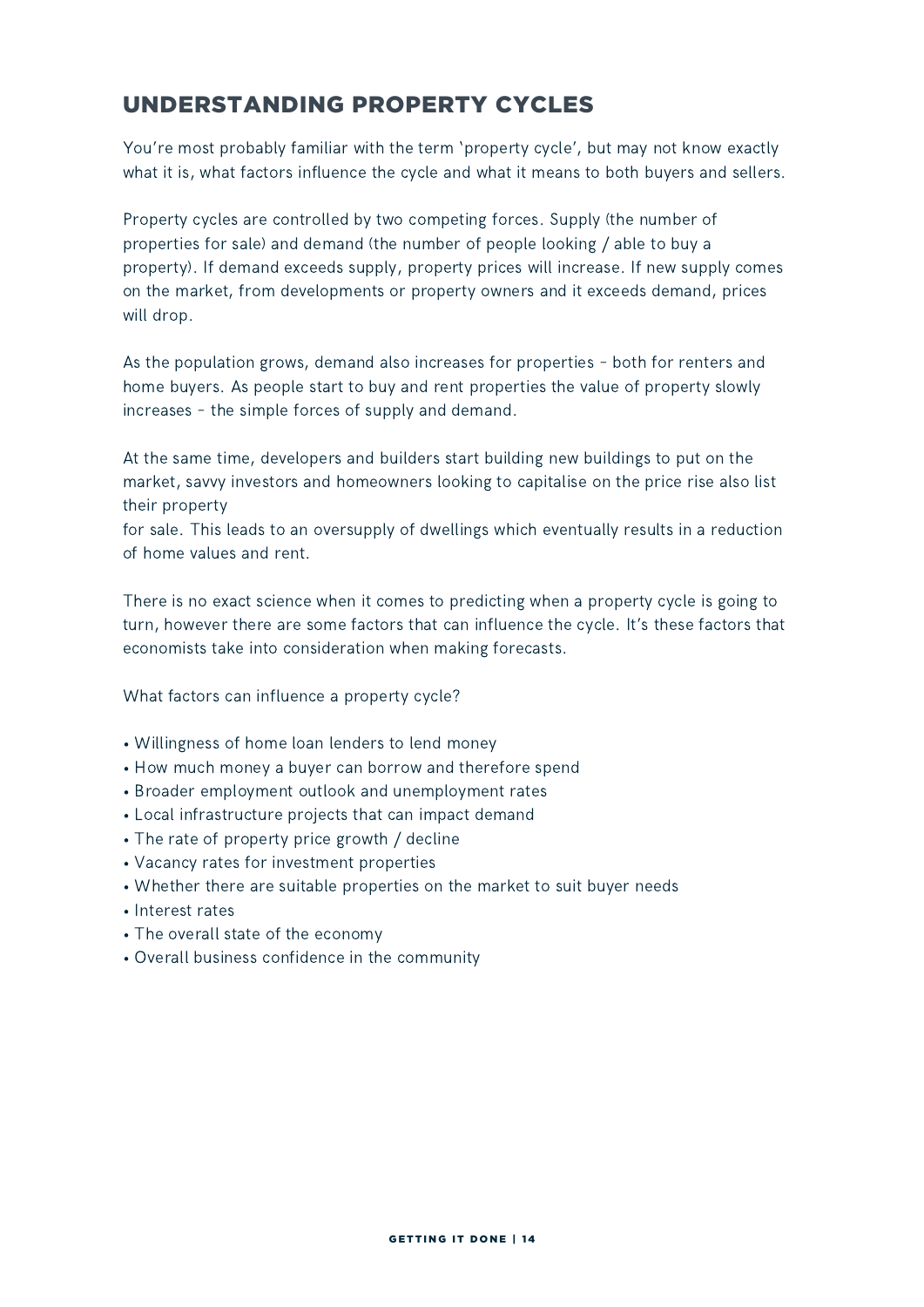# 66 THERE IS NO SECOND CHANCE TO GET IT RIGHT THE FIRST TIME.99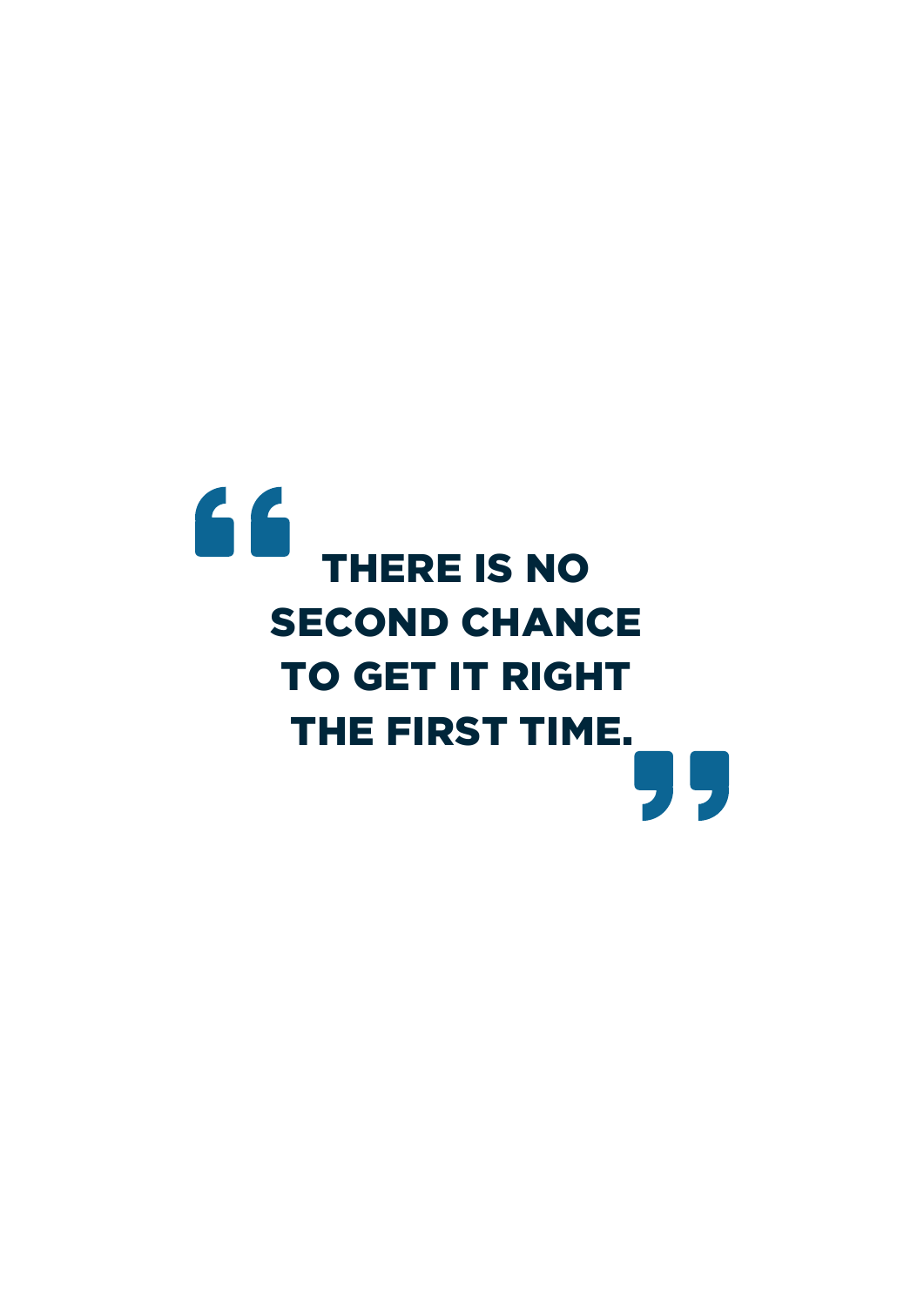### WHEN IS THE RIGHT TIME TO SELL?

There is no right time to sell your property, it really comes down to your individual circumstances.

There are however a few key milestones that often trigger people to sell.

- You get a job in another city, town or region
- Your family is growing, and you need more space
- An improved financial situation and you're keen to upsize
- You want to unlock some capital
- You want to realise profit on an investment
- You want to reduce your debt
- You are looking to downsize and simplify your life
- The perfect property goes on the market and you want to buy it

Now you understand some of the triggers to sell, let's look at the different seasons and the benefits they offer.

There are key benefits to selling in any season, it really depends on your property, its location and your preference.

### SPRING

Typically this is the most popular selling season. The cold winter weather has passed, gardens are starting to bloom, and people are feeling optimistic. If your property has a beautiful garden this time could be ideal to showcase your outside area. It's also a good time to sell a property that may struggle in the cold and heat or one that can be a bit dark in winter.

### SUMMER

Many buyers who missed out in Spring, are keen to buy before holiday season begins, they also like the idea of a new home before Christmas or the New Year. So, putting your property on the market can mean your property stands out in an undersupplied market, during a time when buyers have more time to spend searching. Additionally, if your property is near the beach or waterway, has a pool or large garden, then summer is the ideal time to show your property off at its best. In addition, properties that are cold and dark can look much more attractive on bright summer days.

### AUTUMN

Autumn is proving to produce excellent results for sellers. Buyers have well and truly settled back into work and school and their focus often shifts to bigger decisions like buying a property. The weather is cooling, the leaves are turning and gardens are still looking amazing. Late Summer / Autumn represents a sweet spot for sellers as it enables sellers to miss the competitive spring selling season but sill benefit from a keen buyer market and good weather conditions.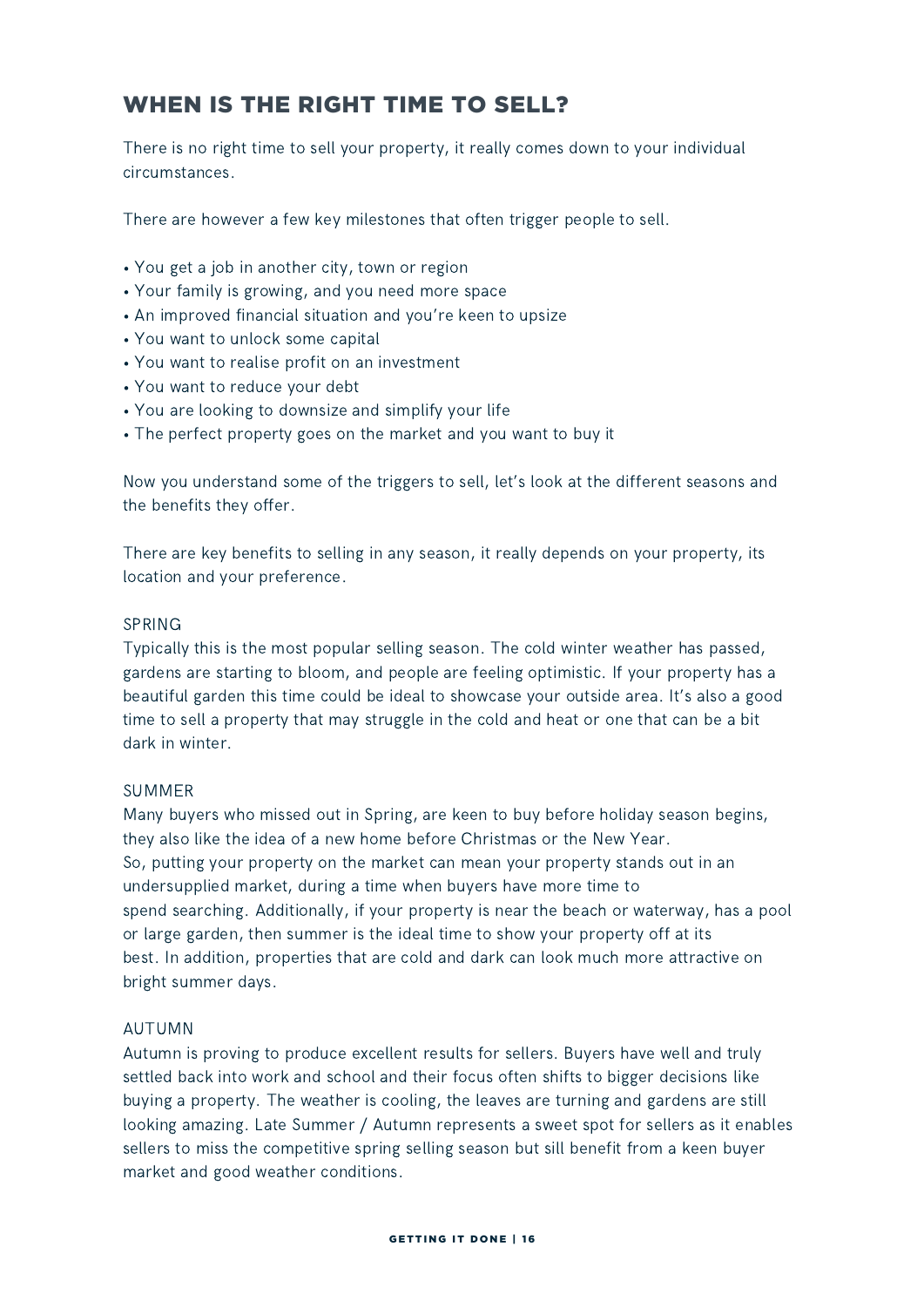# 66 KEEP IN MIND, THE MISSION IS TO CONVERT VISITS ONLINE, TO A PHYSICAL INSPECTION OFFLINE.

99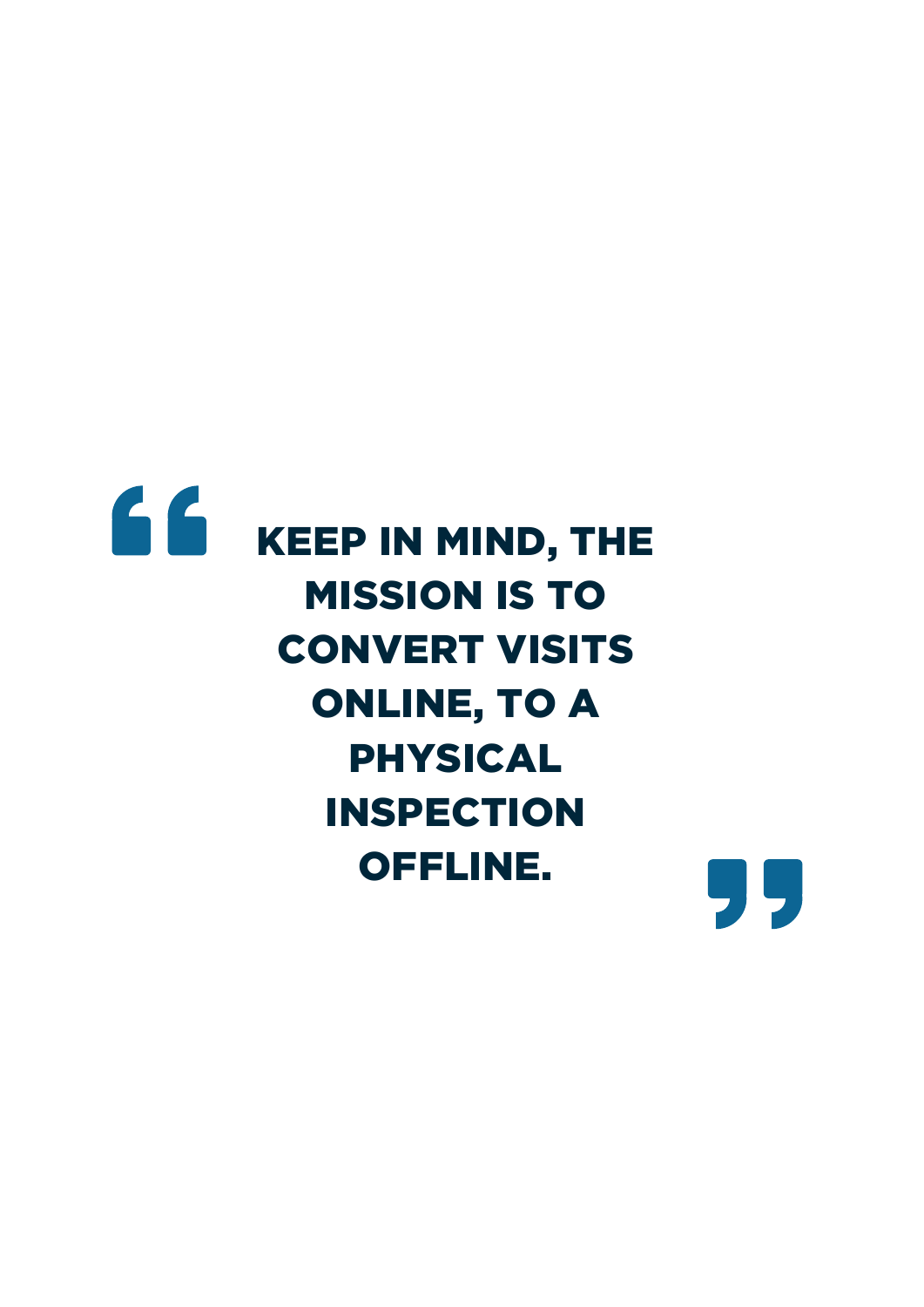### WINTER

Whilst it has a reputation of not being a good time to sell, winter does offer some key benefits for sellers. The market is often quieter with less stock available. Buyers who are keen to purchase in winter are often highly motivated and given the lack of buying options are often willing to pay more. Homes that present well in winter – perhaps they have a fireplace, or a cosy and warm atmosphere do well in the colder months, you just need to make sure the open homes are scheduled when there is maximum warmth and light and the property is kept cosy.

### THE ENEMY

When you're on the market, the enemy is all the other homes for sale similar to yours in condition, features, location and of course, price. These other listings are all competing with your home for buyer attention. As I've already said, there is no second chance to get it right the first time. If a buyer dismisses the chance to discover more about your property for sale, you've missed a very important opportunity. History tells us the buyer will seldom revisit the idea of viewing your home because, for whatever reason, they don't see themselves in the picture. It's just not on their radar and this is one of the biggest mistakes sellers make.

On that big day when your home hits the market, it's essential you have the odds stacked in your favour because you want to make sure you're on the radar of every possible buyer. It's a really big deal because you're going out to the world and the effort you and your agent have made leading up to now will determine your success.

Have you ever looked at a home in poor condition? I don't mean rain coming through the roof or unsafe-to-enter. I'm talking about a home that's seen better days. The real estate equivalent of someone living on the streets. It's dirty, it smells, it's unloved. Now imagine that home with a fresh lick of paint and new carpets. The bathroom and kitchen don't need a major reno, but an industrial strength clean and some fresh cupboard handles and paint would give it a major lift. Imagine a new or painted fence, a washed façade and a tidy section or garden that adds some badly needed curb appeal so more buyers will see themselves in the picture.

Real estate prices have always existed in a free and open market environment subject to the natural laws of supply and demand. It's real estate marketing suicide to hit the market when you're not 100% ready, and many sellers have learned that the hard way.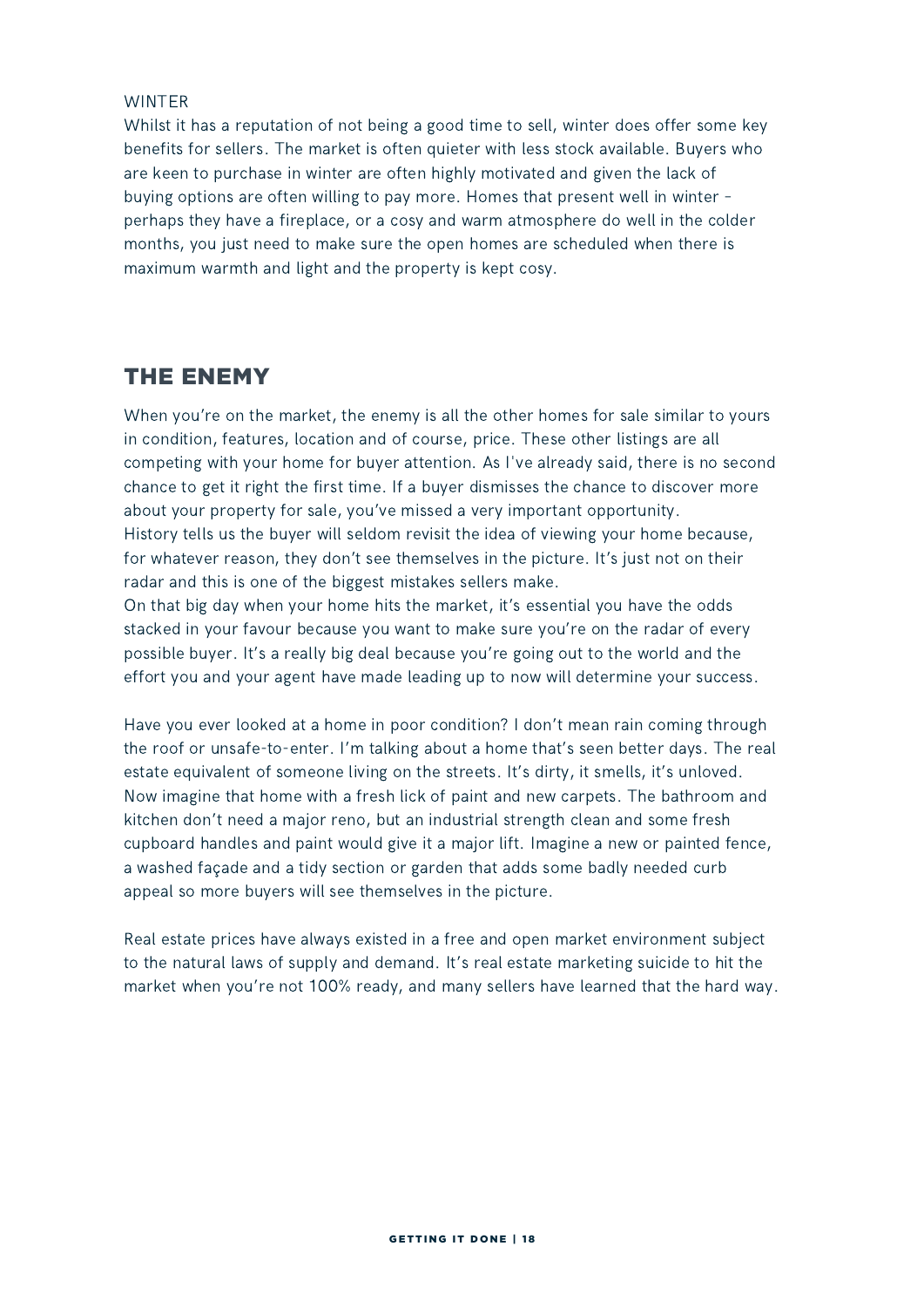# **A HOUSE IS A** FACILITATOR FOR YOUR LIFESTYLE. IT IS ONE OF THE THREE ESSENTIALS OF LIFE: FOOD, SHELTER, AND CLOTHING.

95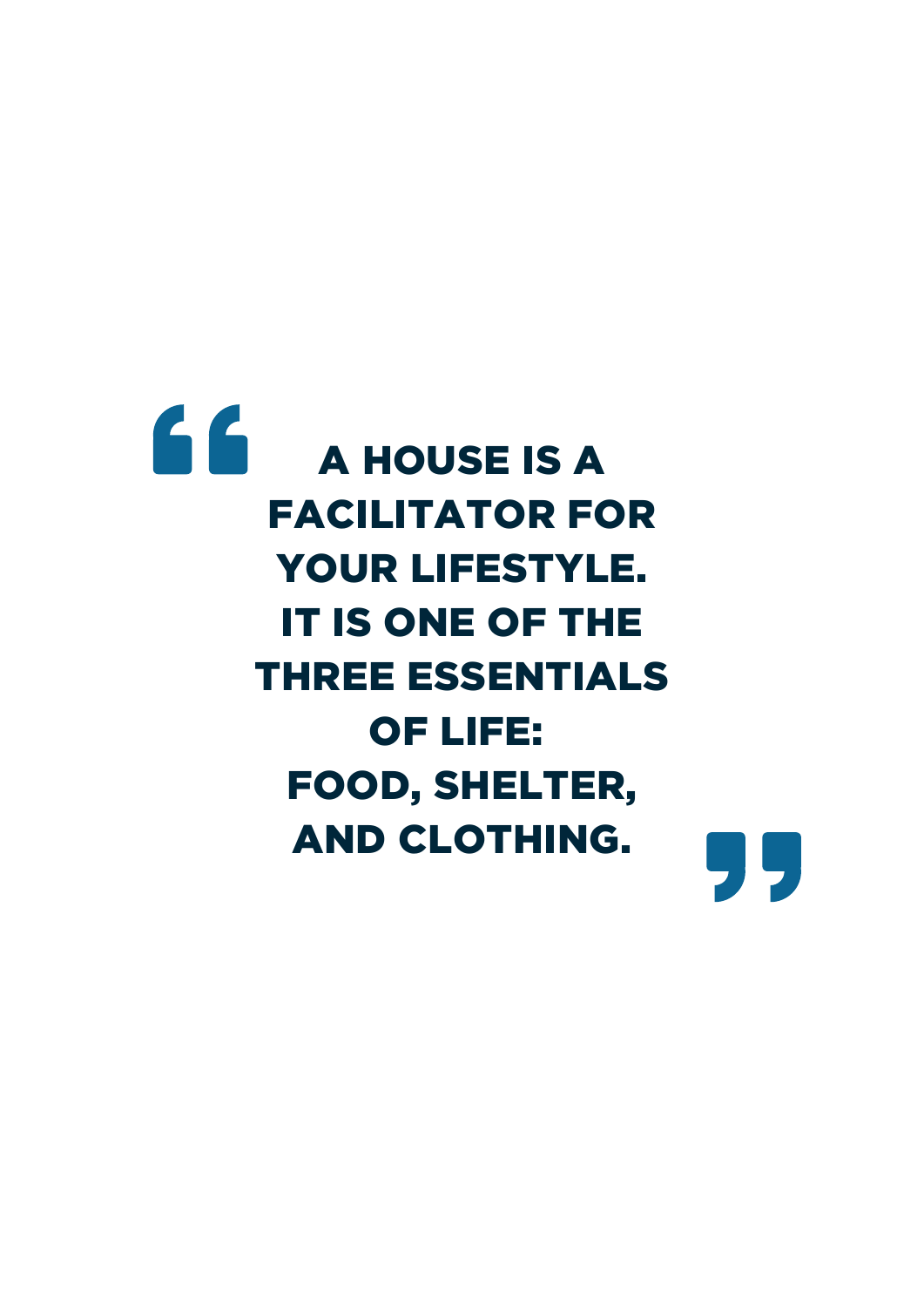### TIMING AND DAYS-ON-MARKET

We've already covered the fact that real estate is more attractive when it first hits the market and the potential for a better-than hoped-for selling price is highest in the first few weeks after your property campaign begins.

That's because it's fresh, new and interesting. Hot buyers, having set a specific alert with their local real estate agent or real estate website, will be notified instantly when a new listing in their price range comes on to the market.

Think about that experience for a moment. What are the deciding factors that will determine their chances of clicking on that alert email or text to find out more? Naturally they'll be shopping on price. In other words, is this new listing in their price range? But what else? The hero shot or property marketing video plays a major role in taking everything to the next level, which is why it's so important.

The buyer, who is ready to buy and not just looking around, will ask herself one question; do I see myself living in this home? Is this property going to give my family the lifestyle that we are looking for. Your agent needs to be able to help you sell the lifestyle that living in your home represents.

Timing is crucial when you're on the market and here's why. Some sellers believe the longer a home is on the market, the better the selling price. The fact is that every property on the market has a 'best before' date. Your agent will be able to tell you the average days-on-market in your area. In my experience, homes that stay on the market for a period beyond the average days-on-market have a greater potential to sell for a lower price. Justifiably, buyers become wary of a home that has been on the market for a longer than the normal time.

They will question why the property hasn't sold with the implication being that there must be something wrong with it.

But have you seen what happens when two, three or even more buyers are all interested in the same home? It's a feeding frenzy that, if handled correctly by a competent and capable agent, will result in a bidding war and an emotionally charged result. That gets you a sale above market!

It's easy to monitor interest in your property. Your agent should be giving you regular buyer feedback and an idea of the level of interest. Plus most online domains (Trade Me etc) will display the number of unique visits the listing has generated.

If things aren't going as expected, that is, the marketing campaign isn't generating the expected amount of buyer interest in your property, then this is when a good agent is not afraid to communicate with you that it is time to look at aspects of the campaign and make adjustments as needed.

Sometimes, your agent has to be there to tell you what you need to hear, and not just what you'd like to hear.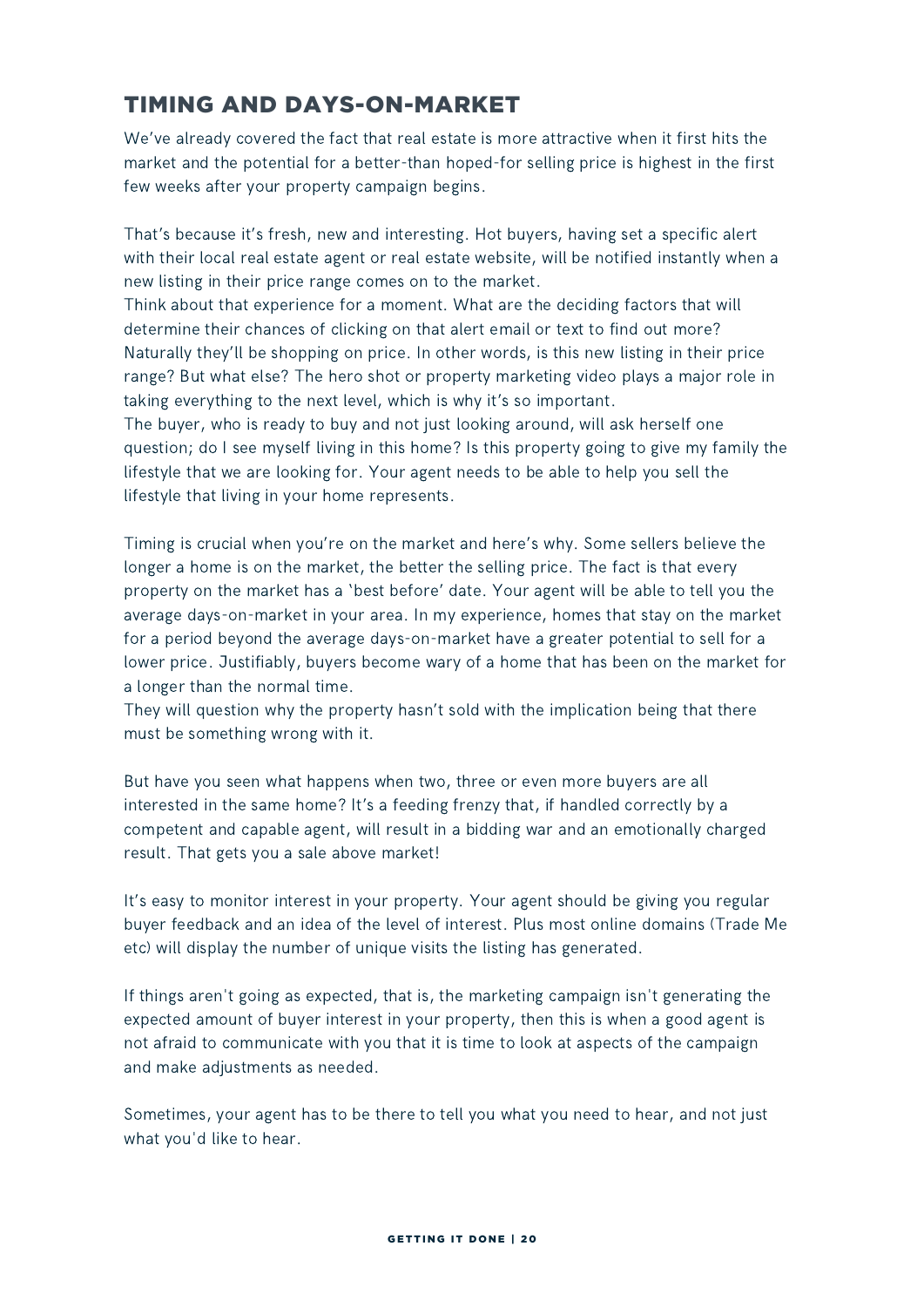

DATE WELL IN ADVANCE IS A GREAT WAY TO GIVE YOURSELF A DEADLINE FOR ACTION.99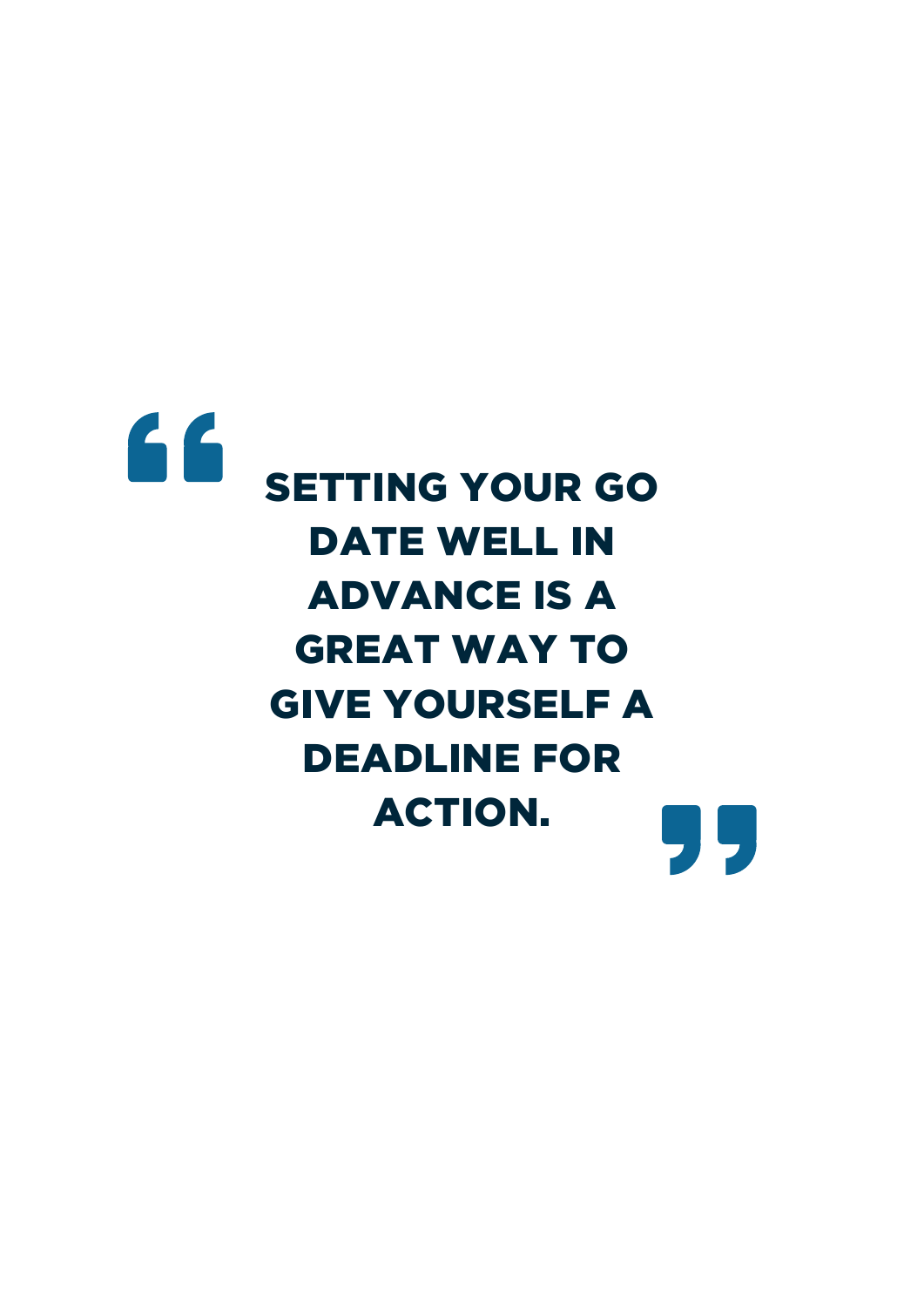### WHAT DOES IT LOOK LIKE?

Naturally, what your buyers see will be a big influence because your main marketing image (the hero shot) and video will probably be the first thing they see, and it's worth taking some time and effort to get it right.

This extends beyond the image because it's what the buyers will experience when they view your home. It is vital to use a professional for your property images. When people try to sell their own homes, this is one of the biggest mistakes that gets made, they seem to be happy using amateur level images of the property.

### LESS IS MORE

I know any good seller's presentation guide will tell you to clear counter tops and rooms of excess stuff so I'm going to assume you already know that this is central to building the best possible visual marketing profile for your property.

If you need to hire a storage locker or 'borrow' a friend's garage or shed, then do it! It will be the best presentation decision you can make and it helps let your buyers see more of what's on offer.

### FOCUS ON BIG SURFACE PRIORITIES

The 'big surfaces' in any home are floors and walls, and are usually the easiest to influence.

Replacing old and worn carpet adds an impressive visual 'lift' to any home but be sure to go for consistency as you don't want to end up with different carpet colours and patterns in different rooms. You're looking for 'flow' by adding to the buyer viewing experience.

In your own home maybe your carpet is okay, and you can probably get away with it, but what about exploring some options.

Maybe you have a room that struggles for natural light.

If you teased up a corner of the carpet, how delighted would you be to discover gorgeous natural timber floor boards underneath. You could sand them back and then clear coat or varnish the timber. The end result will be epic and buyers will love it!

That project would most likely cost less than \$500 all up.

Well worth it because the marketing image of that room online will look amazing and will help convert online visits to actual viewings.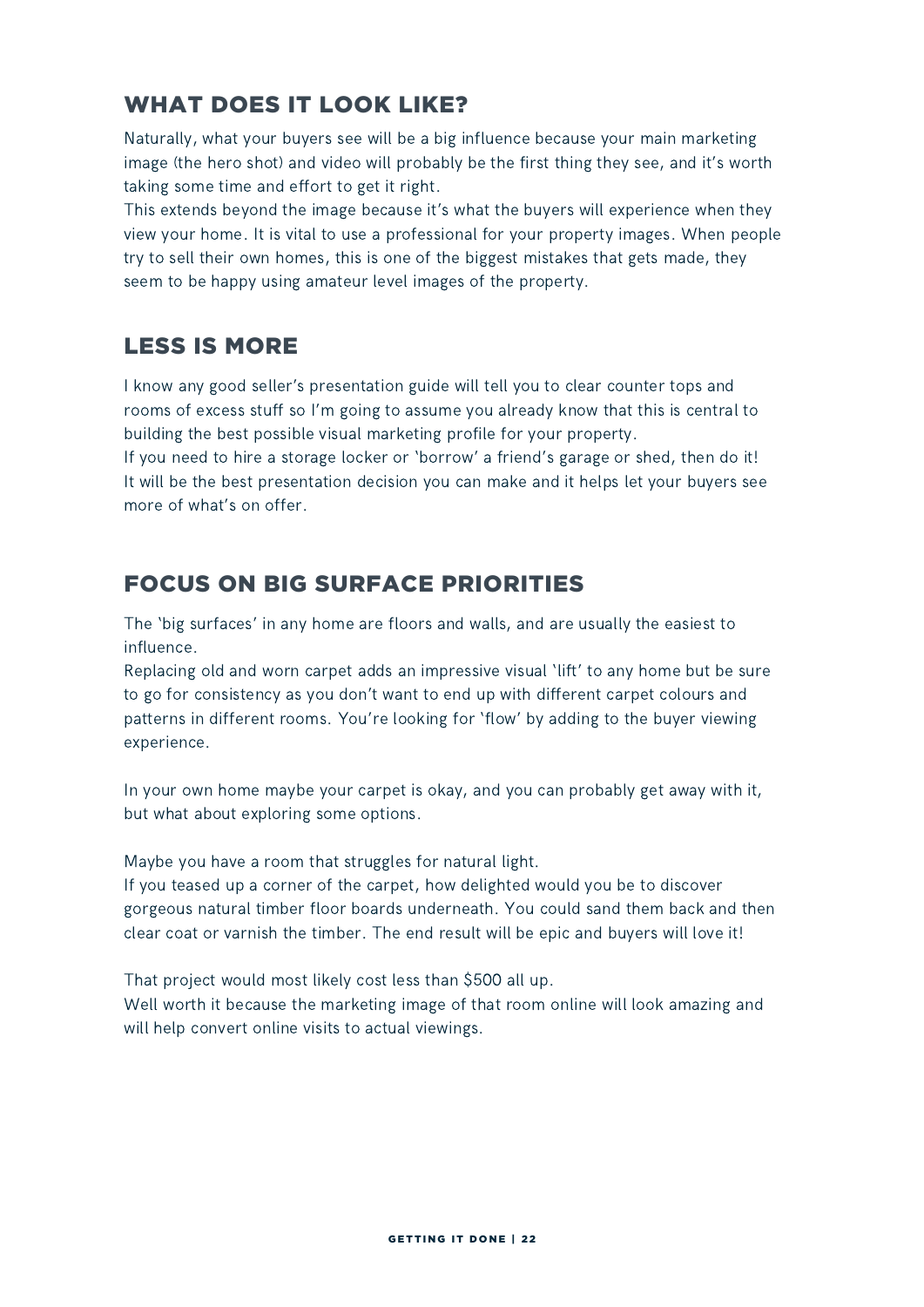# 66 BE SURE TO FIND OUT THE AVERAGE DAYS-ON-MARKET IN YOUR AREA. THIS WILL HELP YOU UNDERSTAND MARKET CONDITIONS AND GIVE YOU A TARGET TO STRIVE FOR.99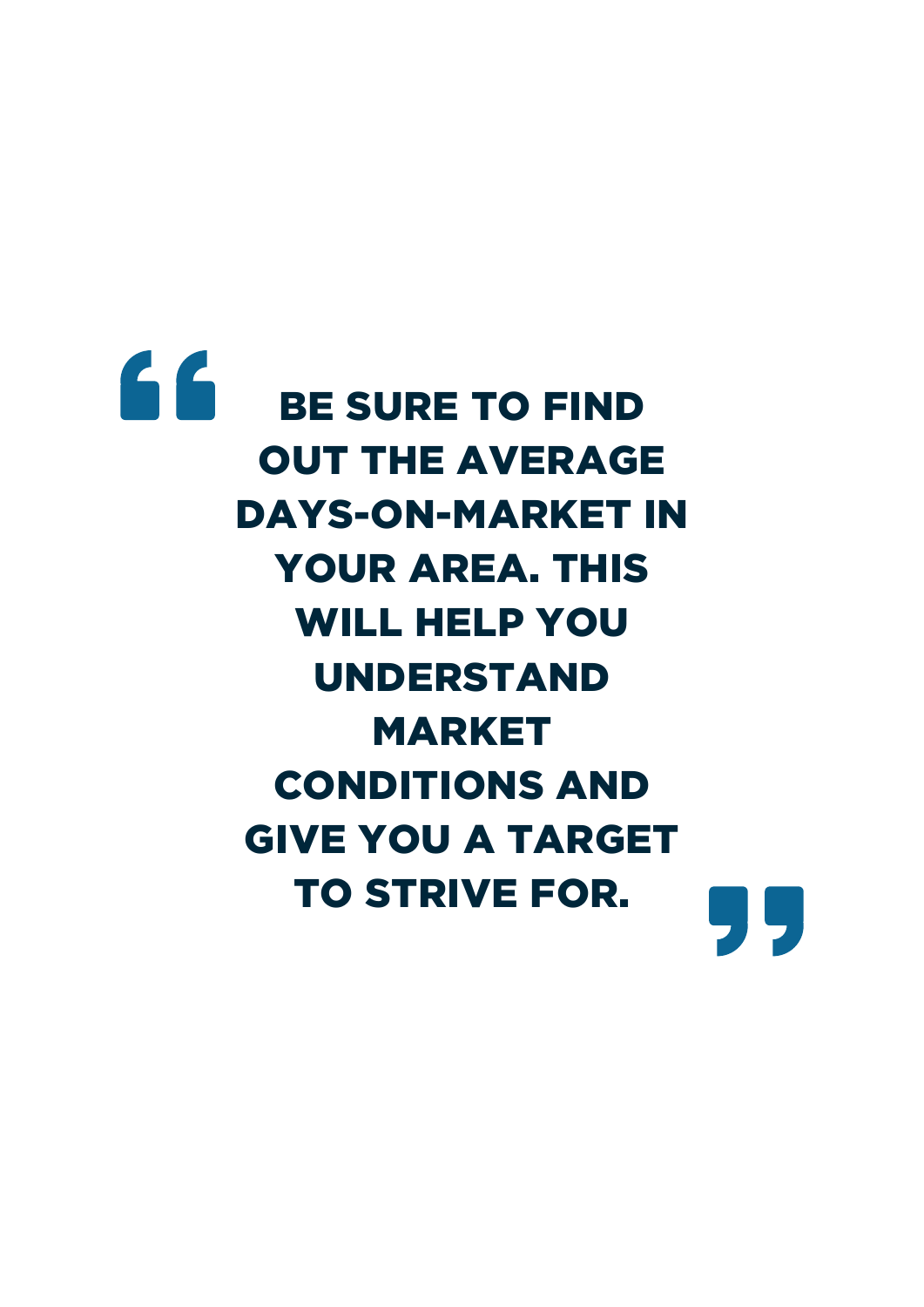### GIVE EVERY ROOM A PURPOSE

All writers know the rule: show, don't tell. The same is true for your home: show the potential buyer the purpose of each room by bringing in furniture and accessories to define the room. Do you have a room with just a bookshelf and an old table in it? It's a big no-no. But with a few tweaks, you can give that room a specific function!

When a buyer views an empty room online, they have no idea what that room is used for. In a kitchen, you immediately know how to define that space thanks to the cabinets, appliances, and countertops.

But how is a potential buyer supposed to know a dining room from a bedroom if the photos are simply of empty rooms with four walls? By adding a table and chairs for the photos, you define the space and allow the buyer to begin customising your property in their minds.

Often, an empty room will look smaller online; by bringing in furniture, you're able to offer depth perception in your property photos.

Furniture placement is key. When placed correctly, furniture and accessories can showcase the standout architectural features of your home, like a beautiful fireplace, great view, or to-die-for built-in shelves.

Every room should have a focal point. Some focal points in a room may be built-in, like a fireplace in a living room. For some rooms, you may have to create the focal point yourself through furniture. For instance, the focal point of a bedroom is most often the bed. We know that the buyer isn't purchasing the bed itself, but by including these important furniture pieces, we are defining the room and the size of the room.

By giving each room a purpose, you're able to provide clarity to buyers about lifestyle they can have in your home, and that leads to stunning photos of your property online to draw in even more potential buyers!

### WHAT DOES IT SMELL LIKE?

Did you know the sense of smell is closely linked with memory, probably more so than any of our other senses?

Buyers pick up on the scent of a home and it will have an impact on their decision. Smells can be addressed with renovation as I detailed just now but if you're not repainting or carpeting, be mindful of this important selling feature.

Also, even though they are a valued member of your family, your cats and dogs can be responsible for plenty of odours (and hair!) around your home.

Over time, you may have become desensitised to their smell, but trust me, potential buyers that don't have pets will get a strong whiff and get turned off straight away!

Ask your agent if your place smells great.

There are plenty of options to counter any negative scents.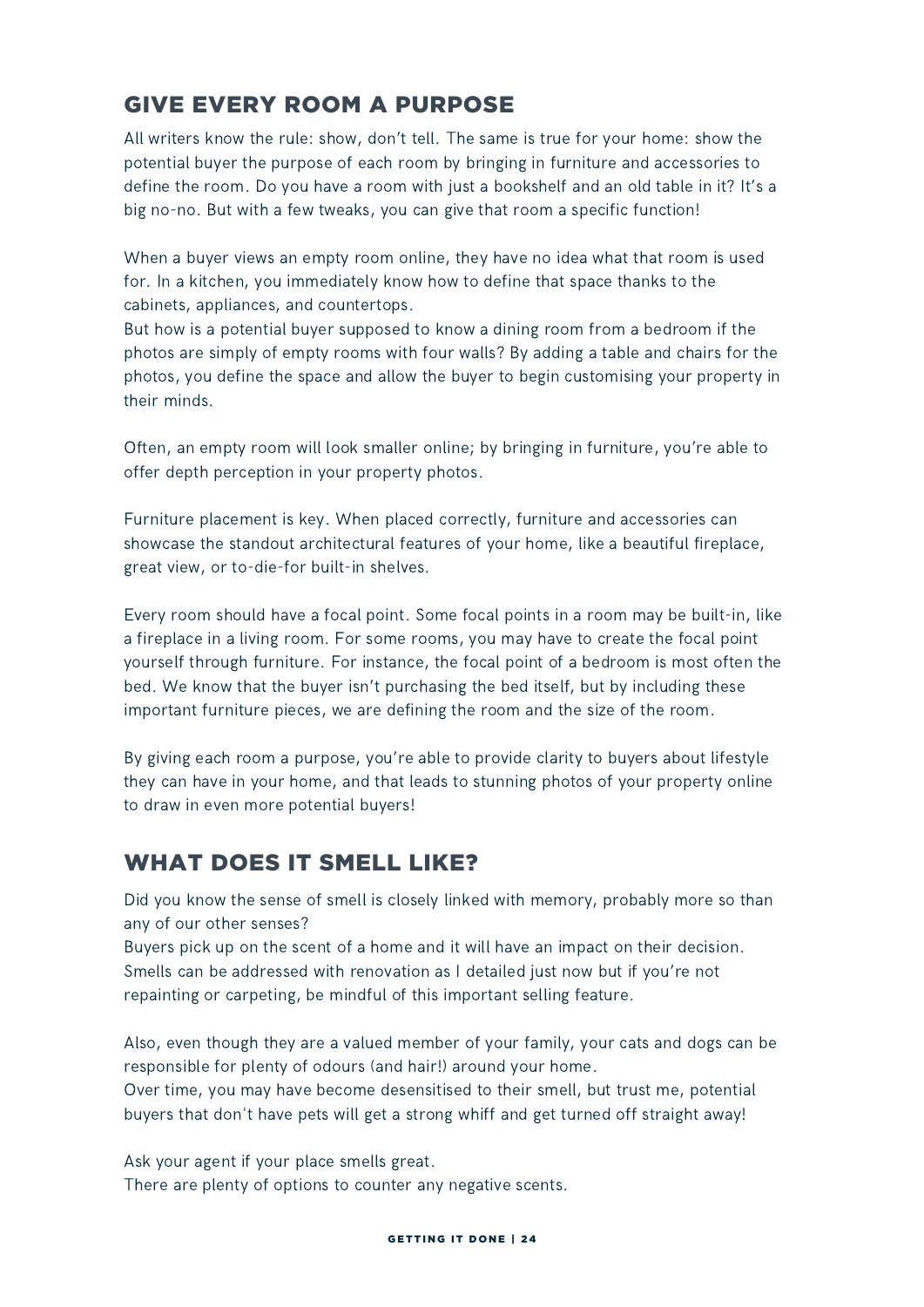# 66 IT IS THE PROCESS, AND NOT THE PROMISE OF A PRICE THAT WILL GET YOU A GREAT RESULT.99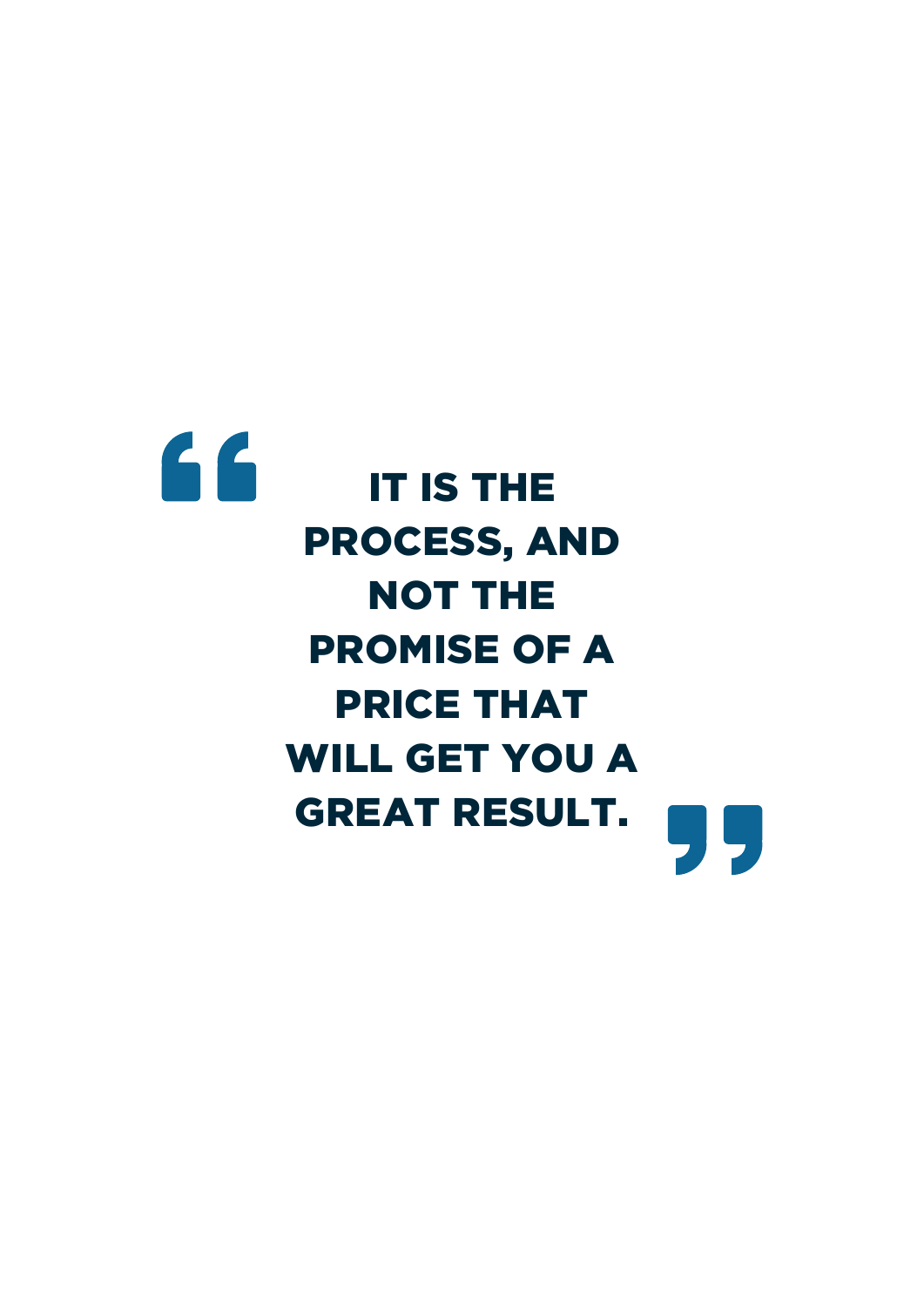### WHAT DOES IT SOUND LIKE?

This is an easy fix and a great way to add a positive ambient background to your buyer's viewing experience.

We all react differently to music. Some don't hear it while others don't care. One thing I know is that music is intensely personal so keep your background tunes soft and mellow. Again, you're looking to help buyers discover your home.

We want them to mentally move in and see themselves in the picture so keeping your tunes interesting but neutral will help.

Speak to your agent for ideas here, but my default is usually a Thievery Corporation album playing, or Spotify's Acoustic Lounge.

You also need to think about any background or little sounds around your home, and, look to get them seen to. What do I mean? I'm talking about any squeaky doors, drawers or cupboards that scrape when opening or closing them.

In our bedroom, there is a slightly loose floorboard that always lets my wife know when I've come up to bed a little bit late. I manage to find it every. single. time. Squeak... I really should get that sorted out!

Make sure you get all those slightly annoying little noises and squeaks sorted out. A little bit of CRC, silicon spray, or some glue and a few nails can work wonders for these (mostly) minor issues.

### RESOURCES TO CREATE A SALE ABOVE MARKET

Back in the day, the only way we could get inspiration to add some WOW factor to our homes were from pictures in magazines like NZ House & Garden or Vogue Living.

These days, resources for inspiration are virtually unlimited. Open up your Pinterest app and search 'beautiful living room' and you'll find hundreds of ideas. Search the hashtag #houseporn on Instagram and get blown away by some of the amazing homes around the world.

Globally, home furnishing companies like IKEA invest millions researching the latest trends then designing furniture to fit. Search real estate domains for homes for sale anywhere and study the images.

I'm always interested in discovering new and exciting ways to help sellers achieve a better result, so I spend a lot of time online searching the latest collections and ideas both locally and internationally to see what can be used to help sellers get the best possible results.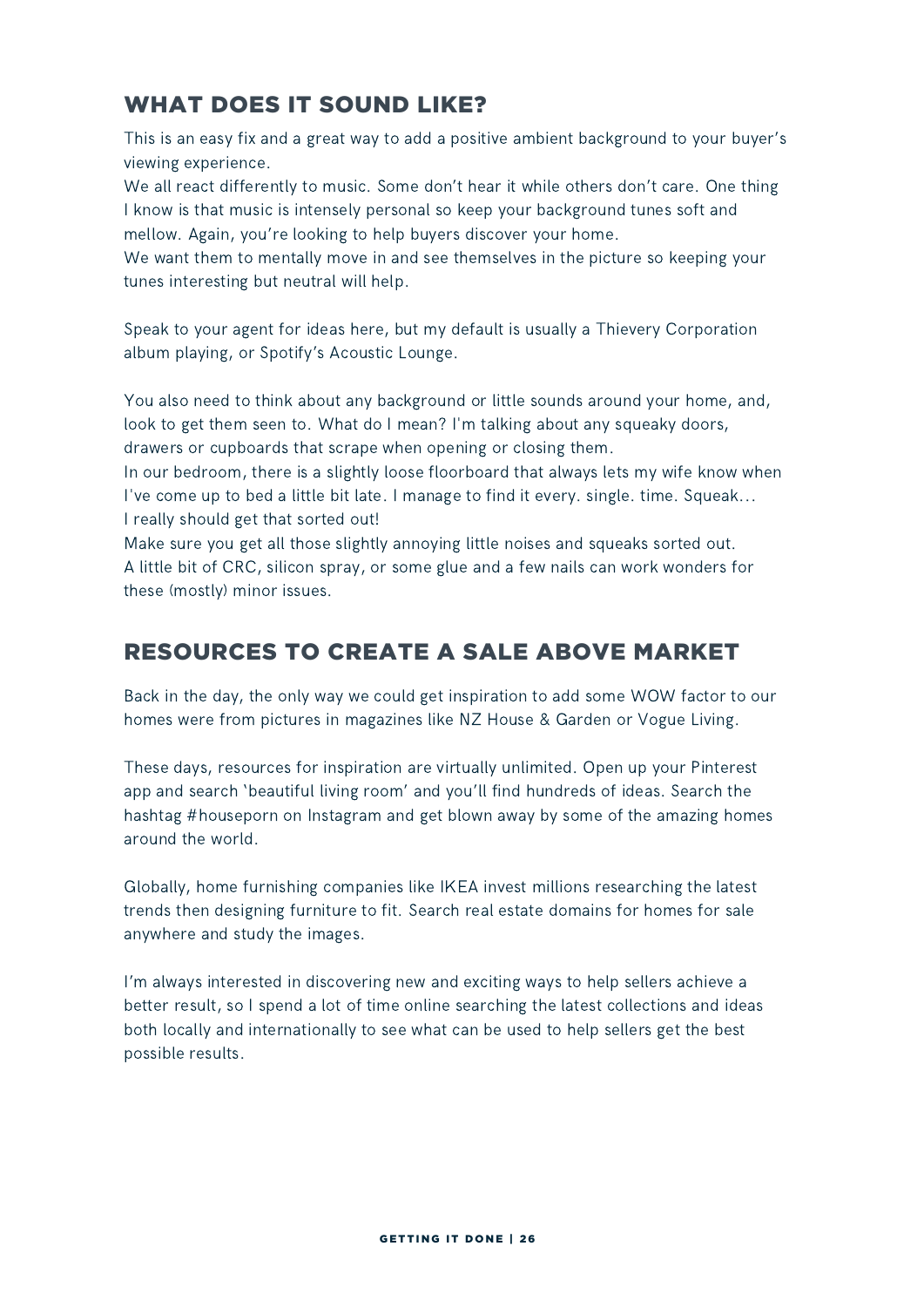# 66 A DREAM DOESN'T BECOME REALITY THROUGH MAGIC. IT TAKES SWEAT, DETERMINATION AND HARD WORK.95